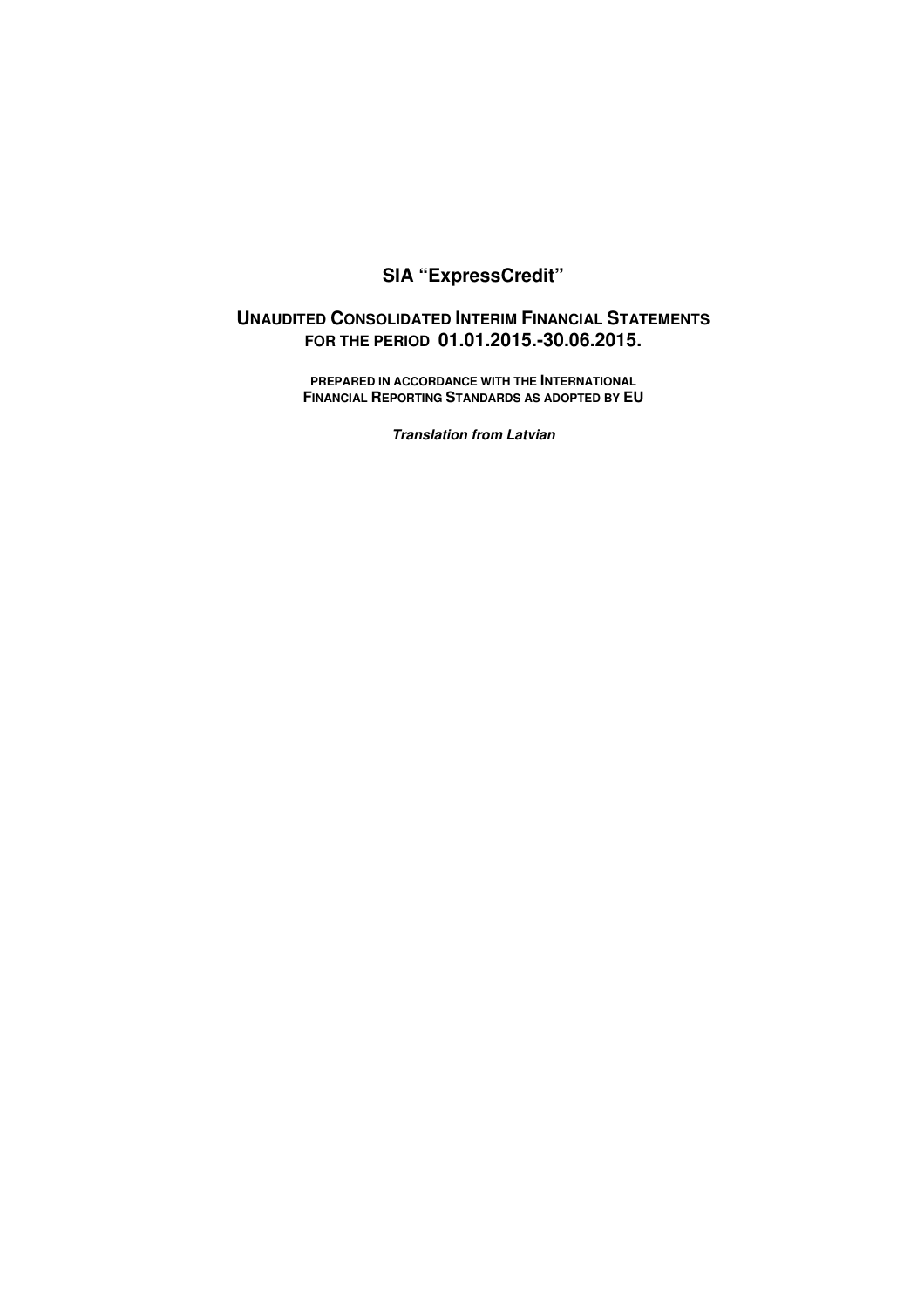# **TABLE OF CONTENTS**

| Information on the Group                 | 3         |
|------------------------------------------|-----------|
| Statement of management's responsibility | 5         |
| Management report                        | 6         |
| Profit or loss account                   | 7         |
| <b>Balance sheet</b>                     | 8         |
| Statement of changes in equity           | 9         |
| Cash flow statement                      | 10        |
| <b>Notes</b>                             | $11 - 21$ |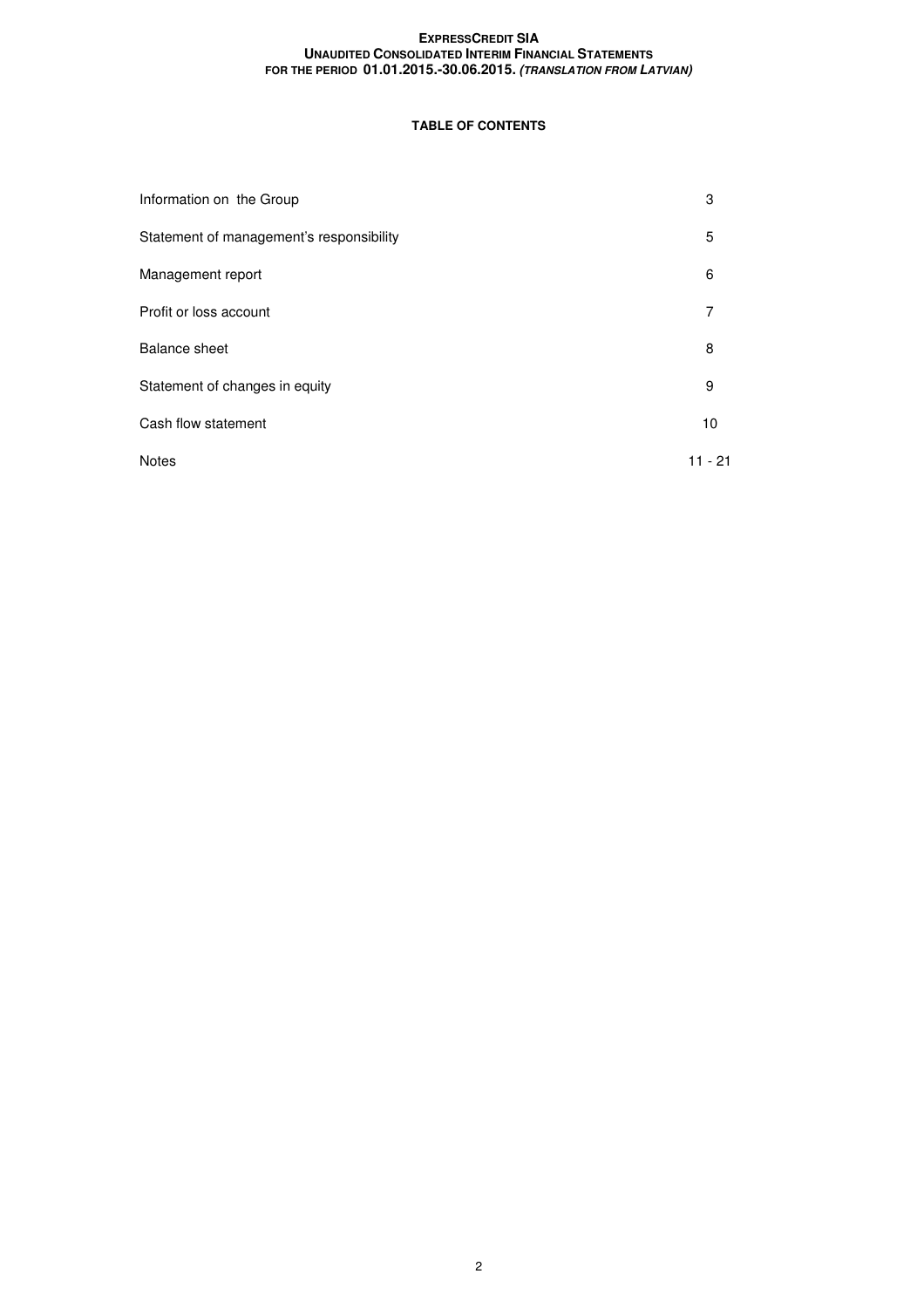# **Information on the Company**

| Name of the Company                                                                   | ExpressCredit SIA                                                                                                                                                                         |
|---------------------------------------------------------------------------------------|-------------------------------------------------------------------------------------------------------------------------------------------------------------------------------------------|
| Legal status of the Company                                                           | Limited liability company                                                                                                                                                                 |
| Number, place and date of registration                                                | 4010325854 Commercial Registry<br>Riga, 12 October 2009                                                                                                                                   |
| Operations as classified by NACE classification code<br>system                        | NACE2 64.92 Other credit granting                                                                                                                                                         |
| Address                                                                               | Raunas street 44 k-1,<br>Riga, LV-1039<br>Latvia                                                                                                                                          |
| Names and addresses of shareholders (till 16.06.2015.)                                | Express Holdings SIA (51.00%)<br>Hapsalas Street 1 k-1-17, Riga, Latvia                                                                                                                   |
|                                                                                       | AE Consulting SIA (24.50%)<br>Posma Street 2, Riga, Latvia                                                                                                                                |
|                                                                                       | Ebility SIA (24,50%)<br>Raunas Street 44 k-1, Riga, Latvia                                                                                                                                |
| Names and addresses of shareholders (from<br>16.06.2015.)                             | Lombards24.lv SIA (67.54962%)<br>Hapsalas Street 1 k-1-17, Riga, Latvia                                                                                                                   |
|                                                                                       | AE Consulting SIA (32.45038%)<br>Posma Street 2, Riga, Latvia                                                                                                                             |
| Names and positions of Board members                                                  | Agris Evertovskis - Chairman of the Board<br>Kristaps Bergmanis - Member of the Board<br>Didzis Admidins - Member of the Board<br>Edgars Bilinskis - Member of the Board till 16.06.2015. |
| Names and positions of Council members                                                | leva Judinska-Bandeniece - Chairman of the Council<br>Uldis Judinskis - Deputy Chairman of the Council<br>Ramona Tiltina - Member of the Council                                          |
| Financial period                                                                      | 1 January - 30 June 2015                                                                                                                                                                  |
| <b>Information on the Subsidiary</b>                                                  |                                                                                                                                                                                           |
| Subsidiary                                                                            | ExpressInkasso SIA<br>(parent company interest in subsidiary - 100%)                                                                                                                      |
| Date of acquisition of the subsidiary                                                 | 22.10.2010                                                                                                                                                                                |
| Number, place and date of registration of the subsidiary<br>Address of the subsidiary | 40103211998; Riga, 27 January 2009<br>Raunas Street 44 k-1; Riga, LV - 1039, Latvia                                                                                                       |
| Operations as classified by NACE classification code<br>system of the subsidiary      | Financial support services except insurance and<br>66.1<br>pension accrual                                                                                                                |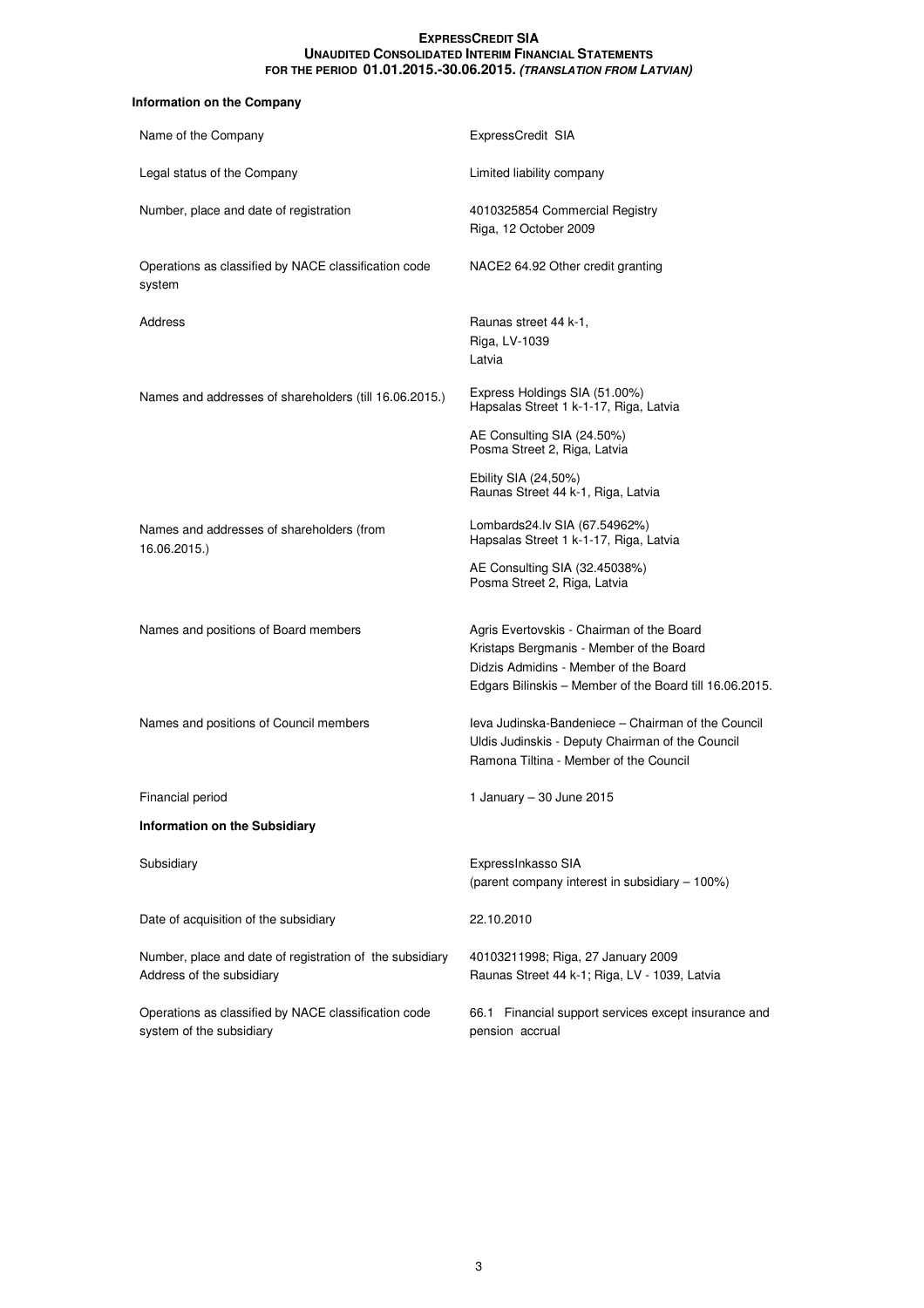# **Information on the Company** (continued)

| Subsidiary                                                                            | Banknote SIA (before SIA Rigas pilsetas lombards)<br>(parent company interest in subsidiary – 100%)                           |
|---------------------------------------------------------------------------------------|-------------------------------------------------------------------------------------------------------------------------------|
| Date of acquisition of the subsidiary                                                 | 19.02.2015                                                                                                                    |
| Number, place and date of registration of the subsidiary<br>Address of the subsidiary | 40003040217; Riga, 6 December 1991<br>Raunas Street 44 k-1; Riga, LV - 1039, Latvia                                           |
| Operations as classified by NACE classification code<br>system of the subsidiary      | NACE2 64.92 Other credit granting                                                                                             |
| Name and address of the auditor                                                       | SIA "Potapovica un Andersone"<br>Certified Auditors' Company Licence Nr. 99<br>Udens Street 12-45,<br>Riga, LV-1007<br>Latvia |
|                                                                                       | Responsible Certified Auditor<br>Kristine Potapovica<br>Certificate Nr. 99                                                    |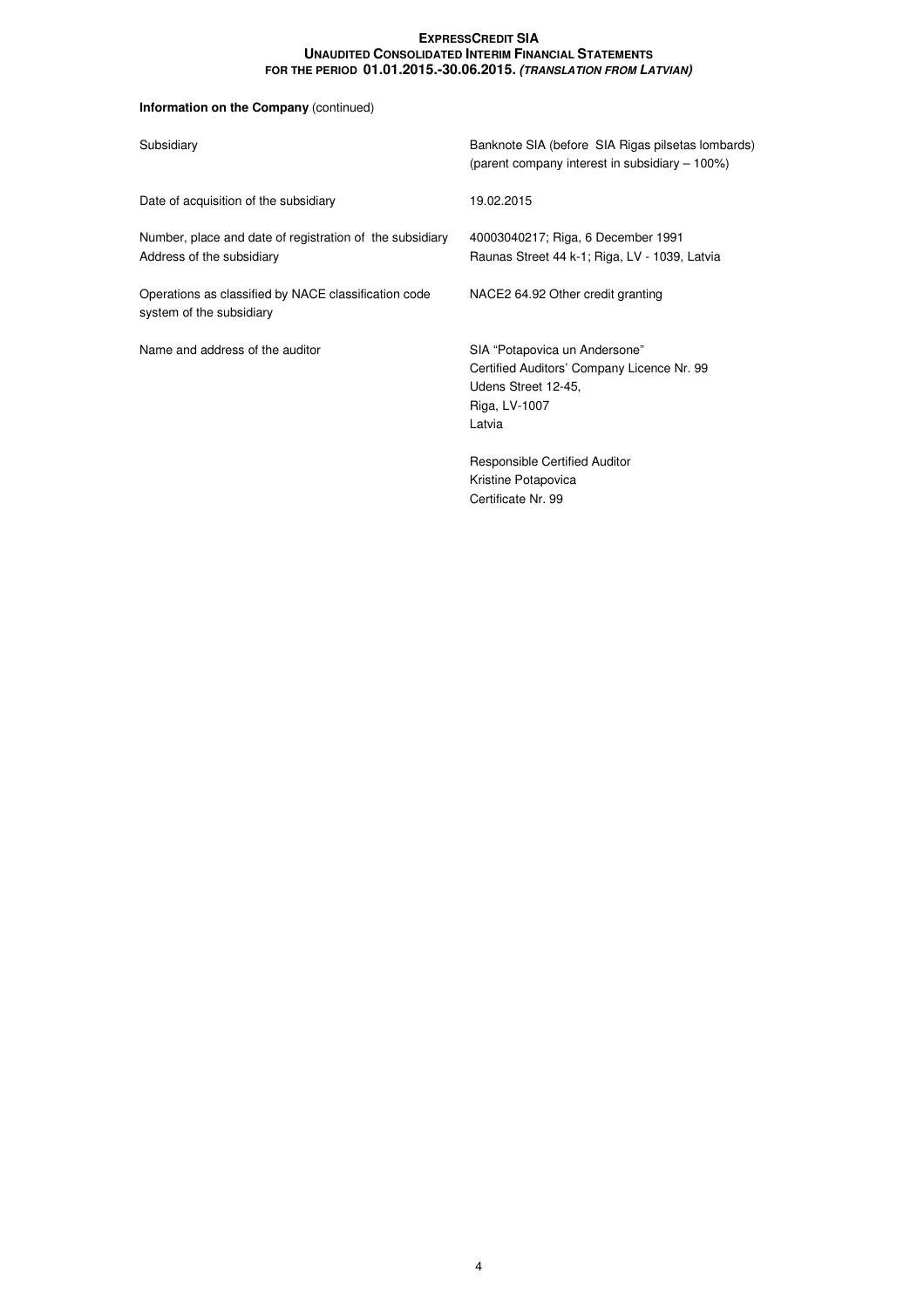# **Statement of management`s responsibility**

The management of SIA "ExpressCredit" group is responsible for the preparation of the consolidated financial statements.

Based on the information available to the Board of the parent company of the Group, the financial statements are prepared on the basis of the relevant primary documents and statements in accordance with International Financial Reporting Standards as adopted by the European Union and present a true and fair view of the Group's assets, liabilities and financial position as at 30 June 2015 and its profit and cash flows for the period from 1 January to 30 June 2015.

The management of the parent company confirms that the accounting policies and management estimates have been applied consistently and appropriately. The management of the parent company confirms that the consolidated financial statements have been prepared on the basis of the principles of prudence and going concern.

The management of the parent company confirms that is responsible for maintaining proper accounting records and for monitoring, controlling and safeguarding the Group's assets. The management of the parent company is responsible for detecting and preventing errors, irregularities and/or deliberate data manipulation. The management of the parent company is responsible for ensuring that the Group operates in compliance with the laws of the Republic of Latvia.

The management report presents fairly the Group's business development and operational performance.

 $\overline{\phantom{a}}$  , we can assume that the contract of  $\overline{\phantom{a}}$ Agris Evertovskis Chairman of the Board

Kristaps Bergmanis **Didzis Admidins**<br>
Member of the Board<br>
Member of the Board

 $\frac{1}{2}$  ,  $\frac{1}{2}$  ,  $\frac{1}{2}$  ,  $\frac{1}{2}$  ,  $\frac{1}{2}$  ,  $\frac{1}{2}$  ,  $\frac{1}{2}$  ,  $\frac{1}{2}$  ,  $\frac{1}{2}$  ,  $\frac{1}{2}$  ,  $\frac{1}{2}$  ,  $\frac{1}{2}$  ,  $\frac{1}{2}$  ,  $\frac{1}{2}$  ,  $\frac{1}{2}$  ,  $\frac{1}{2}$  ,  $\frac{1}{2}$  ,  $\frac{1}{2}$  ,  $\frac{1$ Member of the Board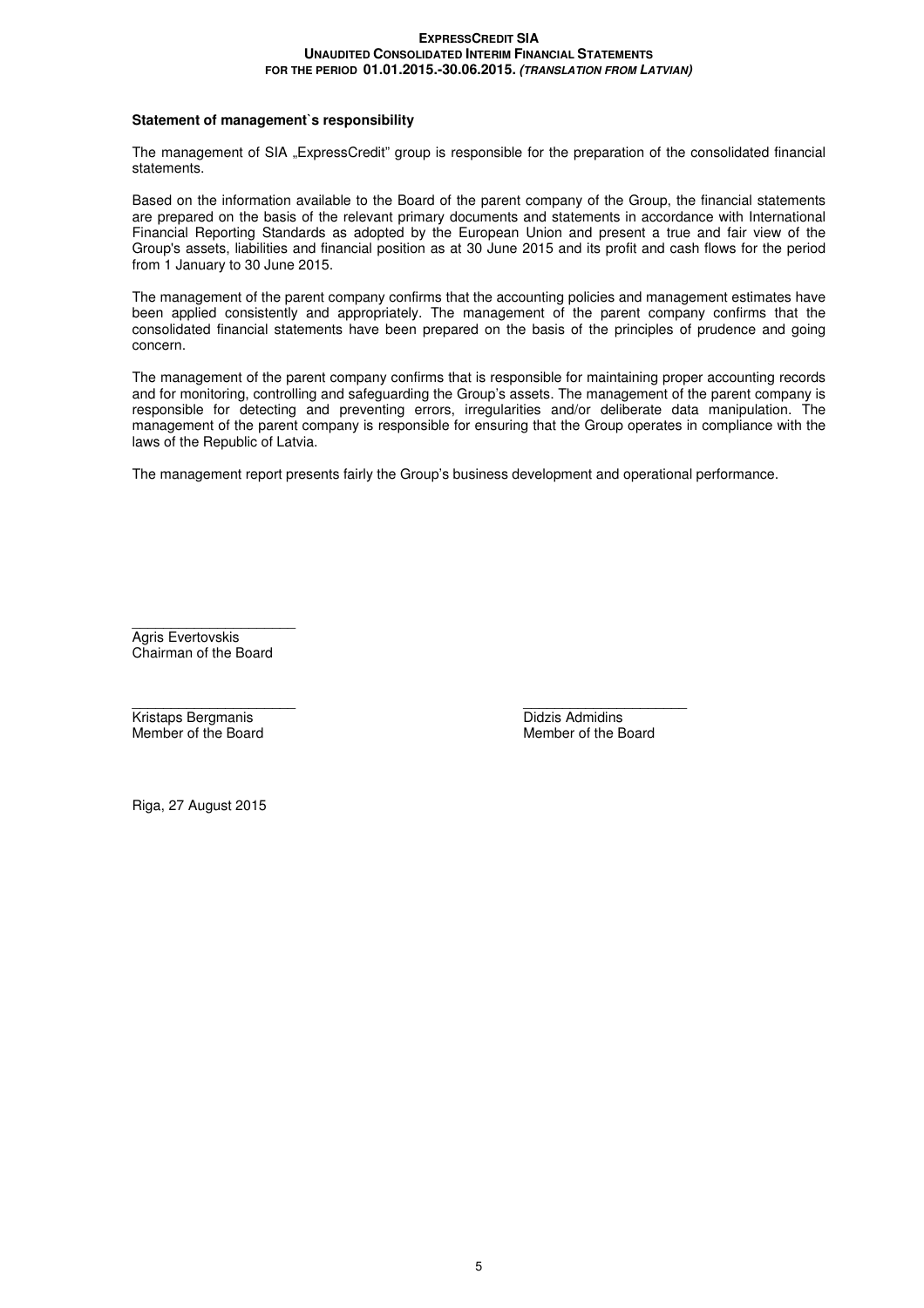# **Management report**

The Group's operations during the reporting period have been successful. Total revenues for the fiscal period increased by 22% compared to the period from 1 January to 30 June 2014, and totalled 8 932 793 euro.

Due to implementation of the chosen business strategy, the following financial ratios were achieved in the first half of 2015:

- In the first half of 2015 the Loan portfolio of the Group unchanged:
- the Group's assets as at 30 June 2015 equal 12.2 million euro;
- net profit of the first half of 2015 amounts to 1 012 233 euro (in the same period in 2014 481 999 euro).

During the reporting period, on 12 February 2015 the Parent company and the Riga City Council has signed a contract on purchase of 569 148 (100%) shares of SIA "Banknote" ( till 30.04.2015. SIA "Rigas pilsetas lombards" ) which were auctioned by the former owner. The purchase price of 880 000 euro was fully paid on 18 February 2015. On 23 February 2015 the transaction was registered in the Companies' Register.

# **Branches**

In the period from 1 January to 30 2015 the Group continued the work on development of the branch network, loan volume increase, and IT system development. As at 30 June 2015 the Group had 97 branches in 38 cities in Latvia (31.12.2014 93 branches in 38 cities).

# **Risk management**

The Group is not exposed to significant foreign exchange rate risk because basic transaction currency is euro. Significant amount of funding of the Group consist of fixed coupon rate bonds, so that the Group is not significantly exposed to variable interest rate risk. Accurate application of the prudent strategies chosen has allowed the Group to successfully manage its financial risks, particularly the liquidity and credit risk.

# **Post balance sheet events**

The Parent Company's shareholders have decided on the profit of 2014 1 309 562 euro to pay out in dividends, respecting the restrictions applied to debt securities emissions.

Except for the above, there are no other subsequent events since the last date of the reporting period, which would have a significant effect on the financial position of the Company as at 30 June 2015.

# **Future prospects**

In 2015 the Group plans to strengthen its market leadership and improve the branch network. It is planned that the Group's portfolio and profit dynamics will have an upward trend compared to 2014 results.

Agris Evertovskis Chairman of the Board

 $\overline{\phantom{a}}$  , we can assume that the contract of  $\overline{\phantom{a}}$ 

 $\frac{1}{2}$  ,  $\frac{1}{2}$  ,  $\frac{1}{2}$  ,  $\frac{1}{2}$  ,  $\frac{1}{2}$  ,  $\frac{1}{2}$  ,  $\frac{1}{2}$  ,  $\frac{1}{2}$  ,  $\frac{1}{2}$  ,  $\frac{1}{2}$  ,  $\frac{1}{2}$  ,  $\frac{1}{2}$  ,  $\frac{1}{2}$  ,  $\frac{1}{2}$  ,  $\frac{1}{2}$  ,  $\frac{1}{2}$  ,  $\frac{1}{2}$  ,  $\frac{1}{2}$  ,  $\frac{1$ **Kristaps Bergmanis Didzis Admidins** Member of the Board Member of the Board Member of the Board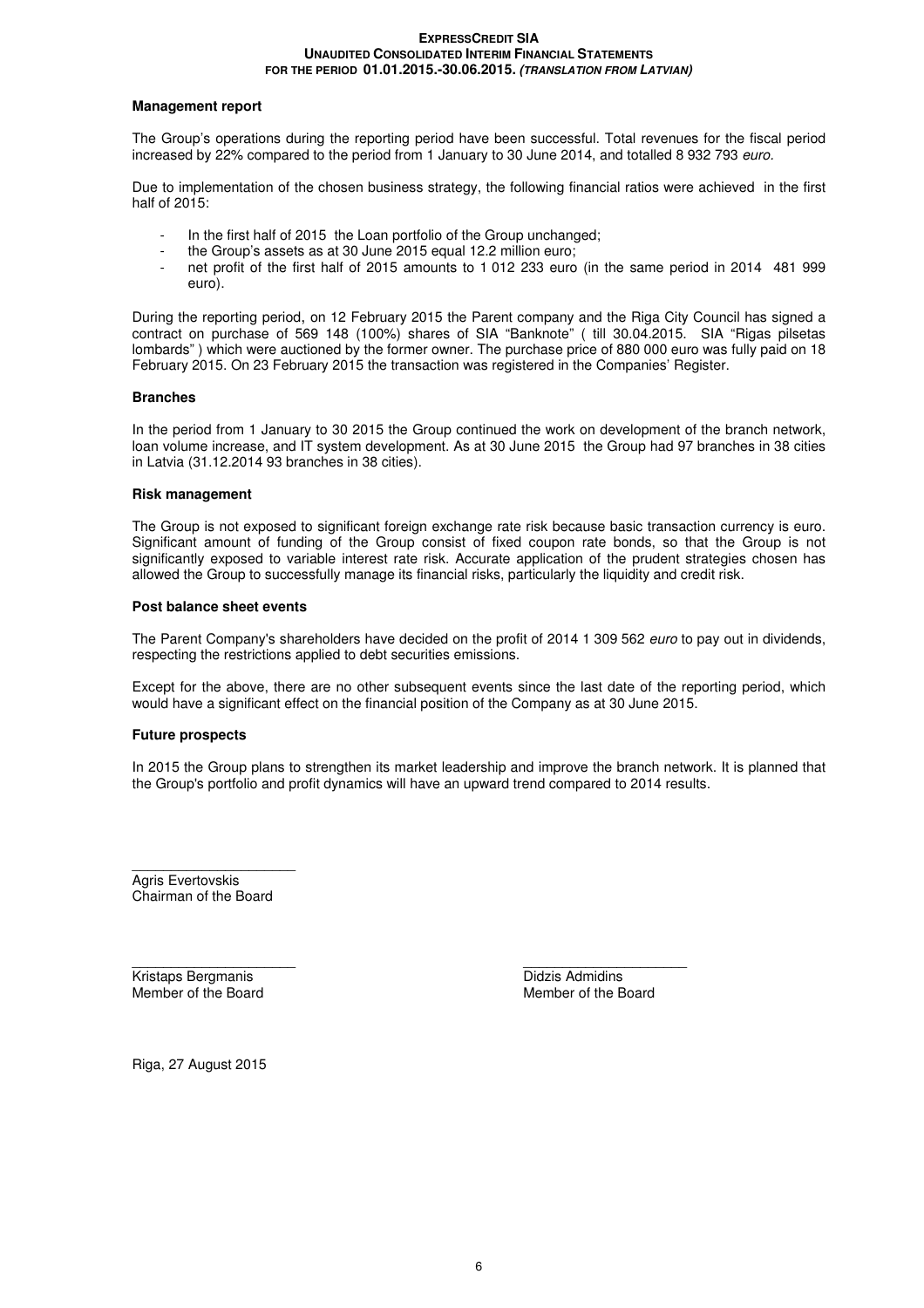# **Profit or loss account for the half year ended 30 June 2015**

|                                               | $01.01.2015.-$<br>30.06.2015. | 01.01.2014.-<br>30.06.2014. |
|-----------------------------------------------|-------------------------------|-----------------------------|
|                                               | <b>EUR</b>                    | <b>EUR</b>                  |
| Net sales                                     | 4 0 64 7 65                   | 3 422 668                   |
| Cost of sales                                 | (3108772)                     | (2430006)                   |
| Interest income and similar income            | 4 868 028                     | 3 903 596                   |
| Interest expenses and similar expenses        | (599 278)                     | (595 512)                   |
| <b>Gross profit</b>                           | 5 2 2 4 7 4 3                 | 4 300 746                   |
| Selling expenses                              | (2803681)                     | (2647062)                   |
| Administrative expenses                       | (1070880)                     | (911843)                    |
| Other operating income                        | 349 739                       | 19 120                      |
| Other operating expenses                      | (401 774)                     | (129143)                    |
| <b>Profit before taxes</b>                    | 1 298 147                     | 631 818                     |
| Corporate income tax for the reporting period | (285914)                      | (149819)                    |
| <b>Current period's profit</b>                | 1012233                       | 481 999                     |
| <b>Earnings per share</b>                     | 2.37                          | 1.61                        |

Notes on pages from 11 to 21 are integral part of these financial statements.

 $\overline{\phantom{a}}$  , we can assume that the contract of  $\overline{\phantom{a}}$ Agris Evertovskis Chairman of the Board

 $\frac{1}{2}$  ,  $\frac{1}{2}$  ,  $\frac{1}{2}$  ,  $\frac{1}{2}$  ,  $\frac{1}{2}$  ,  $\frac{1}{2}$  ,  $\frac{1}{2}$  ,  $\frac{1}{2}$  ,  $\frac{1}{2}$  ,  $\frac{1}{2}$  ,  $\frac{1}{2}$  ,  $\frac{1}{2}$  ,  $\frac{1}{2}$  ,  $\frac{1}{2}$  ,  $\frac{1}{2}$  ,  $\frac{1}{2}$  ,  $\frac{1}{2}$  ,  $\frac{1}{2}$  ,  $\frac{1$ Kristaps Bergmanis **Didzis Admidins** 

Member of the Board Member of the Board Member of the Board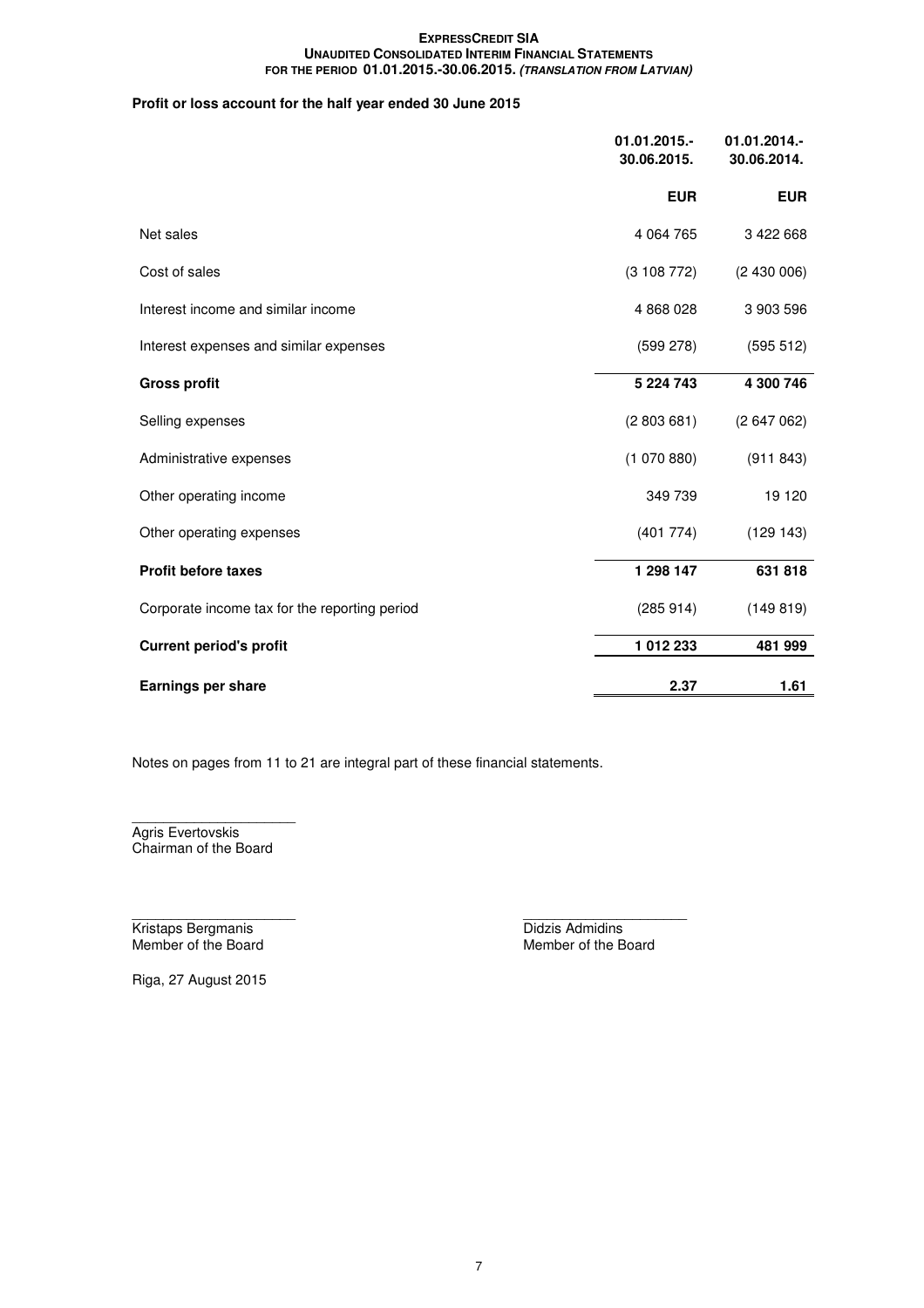# **Balance sheet as at 30 June 2015**

| <b>Assets</b>                                    | <b>Notes</b>   | 30.06.2015.   | 31.12.2014.   |
|--------------------------------------------------|----------------|---------------|---------------|
| Long term investments                            |                | <b>EUR</b>    | <b>EUR</b>    |
| Fixed assets and intangible assets               | 1              | 372872        | 393 949       |
| Goodwill                                         |                | 310852        |               |
| Loans and receivables                            | 4              | 371 251       | 462 610       |
| Loans to shareholders and management             | $\overline{c}$ | 1 093 532     | 1 295 066     |
| Participating interest in subsidiaries           |                |               |               |
| Deferred tax asset                               |                | 117420        | 117420        |
| Total long-term investments:                     |                | 2 265 927     | 2 269 045     |
| <b>Current assets</b>                            |                |               |               |
| Finished goods and goods for sale                | 3              | 2 2 2 4 0 9   | 1 345 338     |
| Loans and receivables                            | $\overline{4}$ | 5926218       | 5829700       |
| Receivables from affiliated companies            |                | 490 930       | 208 873       |
| Other debtors                                    |                | 166839        | 80 676        |
| Deferred expenses                                |                | 30 940        | 30 089        |
| Cash and bank                                    |                | 1 129 695     | 1 197 718     |
| Total current assets:                            |                | 9967031       | 8 692 394     |
| <b>Total assets</b>                              |                | 12 232 958    | 10 961 439    |
| <b>Liabilities</b>                               |                |               |               |
| <b>Shareholders' funds:</b>                      |                |               |               |
| Share capital                                    |                | 426 861       | 426 861       |
| Prior years' retained earnings                   |                | 1986823       | 295 703       |
| Current period's profit                          |                | 1 012 233     | 1 401 563     |
| <b>Total shareholders' funds:</b>                |                | 3 4 2 5 9 1 7 | 2 1 2 4 1 2 7 |
| <b>Creditors:</b>                                |                |               |               |
| Long-term creditors:                             |                |               |               |
| Bonds issued                                     | 5              | 5 982 029     | 6471466       |
| Other borrowings                                 | 6              | 572 997       | 596 676       |
| <b>Total long-term creditors:</b>                |                | 6 555 026     | 7 068 142     |
| Short-term creditors:                            |                |               |               |
| Bonds issued                                     | 5              | 991 838       | 992 436       |
| Other borrowings                                 | 6              | 32 098        | 30 341        |
| Trade creditors and accrued liabilities          |                | 833 261       | 454 441       |
| Taxes and social insurance                       | 7              | 394 818       | 291 952       |
| Total short-term creditors:                      |                | 2 2 5 2 0 1 5 | 1769 170      |
| <b>Total liabilities and shareholders' funds</b> |                | 12 232 958    | 10 961 439    |

Notes on pages from 11 to 21 are integral part of these financial statements.

 $\overline{\phantom{a}}$  , we can assume that the contract of  $\overline{\phantom{a}}$ Agris Evertovskis Chairman of the Board

 $\frac{1}{2}$  ,  $\frac{1}{2}$  ,  $\frac{1}{2}$  ,  $\frac{1}{2}$  ,  $\frac{1}{2}$  ,  $\frac{1}{2}$  ,  $\frac{1}{2}$  ,  $\frac{1}{2}$  ,  $\frac{1}{2}$  ,  $\frac{1}{2}$  ,  $\frac{1}{2}$  ,  $\frac{1}{2}$  ,  $\frac{1}{2}$  ,  $\frac{1}{2}$  ,  $\frac{1}{2}$  ,  $\frac{1}{2}$  ,  $\frac{1}{2}$  ,  $\frac{1}{2}$  ,  $\frac{1$ Kristaps Bergmanis<br>
Member of the Board<br>
Member of the B

Member of the Board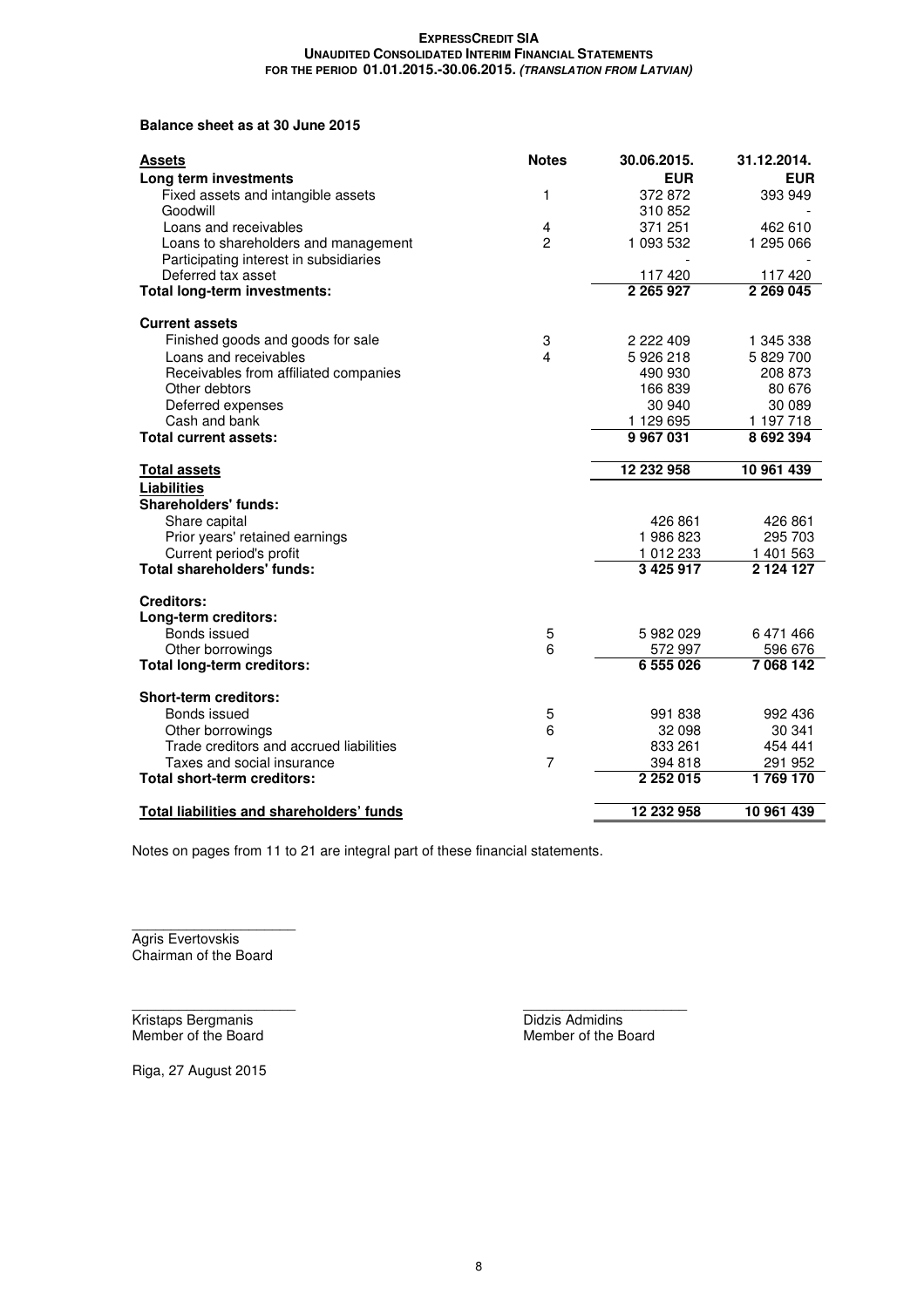# **Statement of changes in equity of the Parent Company's for the period from 1 January to 30 June 2015**

|                                                        | Share capital<br>Prior years' |                                 | <b>Current period's</b> | <b>Total</b>  |  |
|--------------------------------------------------------|-------------------------------|---------------------------------|-------------------------|---------------|--|
|                                                        | <b>EUR</b>                    | retained earnings<br><b>EUR</b> | profit<br><b>EUR</b>    | <b>EUR</b>    |  |
| As at 31 December 2013                                 | 426 862                       | 1 016 585                       | 379 117                 | 1822 564      |  |
| Dividends paid                                         |                               | (1100000)                       |                         | (1100000)     |  |
| Profit transfer                                        |                               | 379 117                         | (379117)                |               |  |
| Denomination of the share<br>capital                   | (1)                           | 1                               |                         |               |  |
| Profit for the year                                    |                               |                                 | 1 401 563               | 1 401 563     |  |
| As at 31 December 2014                                 | 426 861                       | 295 703                         | 1 401 563               | 2 124 127     |  |
| Dividends paid                                         |                               |                                 |                         |               |  |
| Profit transfer                                        |                               | 1 401 563                       | (1401563)               |               |  |
| Banknote SIA, (subsidiary<br>company from 19.02.2015.) |                               | 289 557                         |                         | 289 557       |  |
| Profit for the period                                  |                               |                                 | 1 012 233               | 1 012 233     |  |
| As at 30 June 2015                                     | 426 861                       | 1986823                         | 1012233                 | 3 4 2 5 9 1 7 |  |

Notes on pages from 11 to 21 are integral part of these financial statements.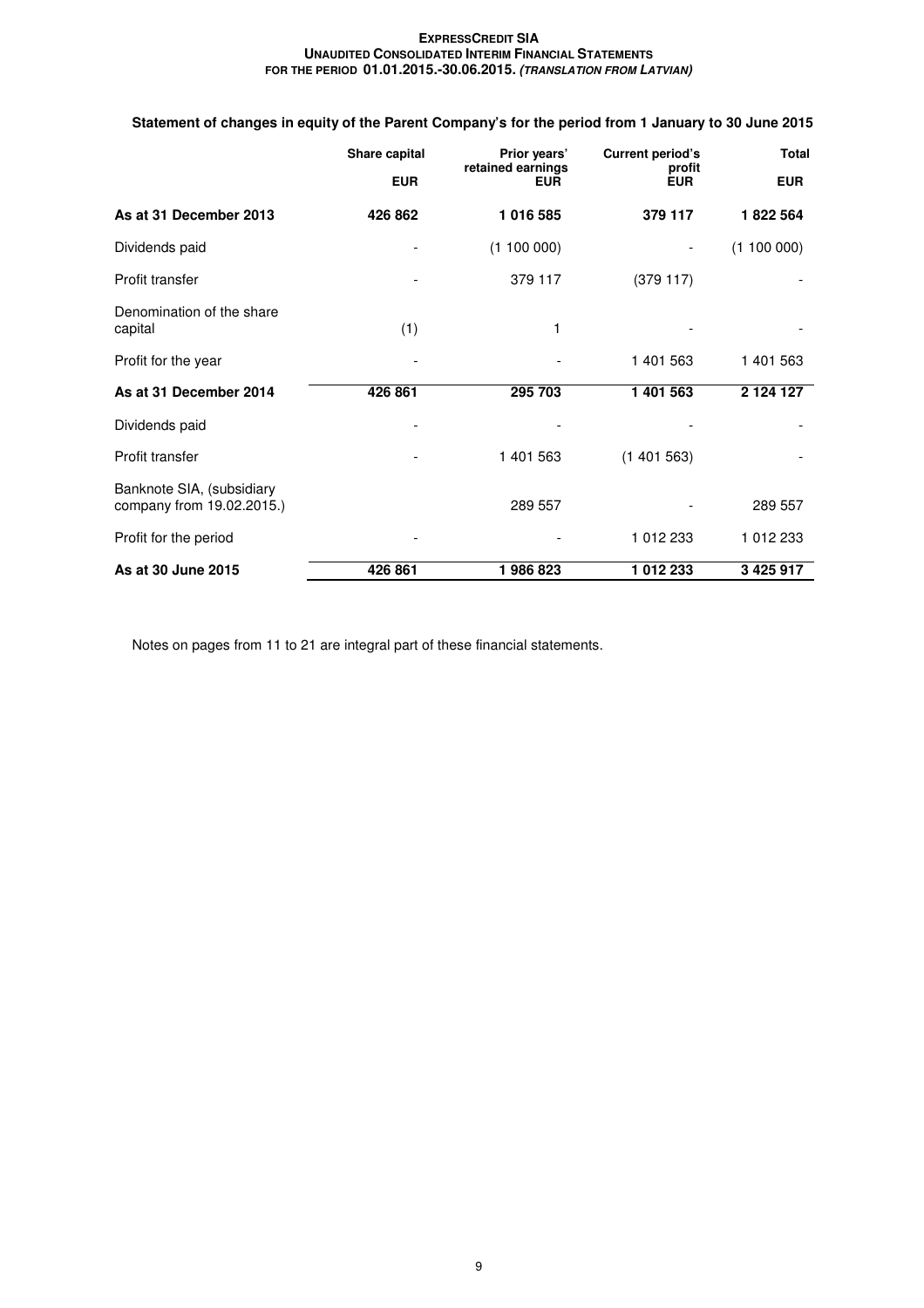# **Cash flow statement for the period from 1 January to 30 June 2015**

|                                                                                           | 30.06.2015.<br><b>EUR</b> | 30.06.2014.<br><b>EUR</b> |
|-------------------------------------------------------------------------------------------|---------------------------|---------------------------|
| <b>Cash flow from operating activities</b><br>Profit before extraordinary items and taxes | 1 298 147                 | 631 818                   |
|                                                                                           |                           |                           |
| Adjustments for:<br>a) fixed assets depreciation                                          | 121 407                   | 118 883                   |
| b) accruals and provisions (except for provisions for bad debts)                          | 100 154                   | 106 335                   |
| d) cessation results                                                                      | (29 560)                  |                           |
| e) interest income                                                                        | (4868028)                 | (3903596)                 |
| f) interest and similar expense                                                           | 585 183                   | 595 512                   |
| g) write-off fixed and intangible assets                                                  | (1347)                    | 28 986                    |
| h) other adjustments                                                                      | 290 418                   |                           |
| Loss before adjustments of working capital and short-term                                 |                           |                           |
| <b>liabilities</b>                                                                        | (2503626)                 | (2422062)                 |
| Adjustments for:                                                                          |                           |                           |
| a) increase in consumer loans issued (core business) and other                            |                           |                           |
| debtors                                                                                   | 83 738                    | (1721731)                 |
| b) stock increase                                                                         | (618533)                  | (305 159)                 |
| c) trade creditors' decrease                                                              | 578 156                   | 32 462                    |
| Gross cash flow from operating activities                                                 | (2460265)                 | (4416490)                 |
| Corporate income tax payments                                                             | (153 494)                 | $(89\ 700)$               |
| Interest income                                                                           | 4742385                   | 3 682 267                 |
| Net cash flow from operating activities                                                   | 2 128 626                 | (823923)                  |
| Cash flow from investing activities                                                       |                           |                           |
| Acquisition of fixed assets and intangibles                                               | (480995)                  | (96 540)                  |
| Proceeds from sales of fixed assets and intangibles                                       | 5843                      | 28 605                    |
| Loans issued (other than core business of the Company) (net)                              | (531 387)                 | 113 224                   |
| Assets held for sale                                                                      |                           | (19809)                   |
| Acquisition of the shares of the subsidiary                                               | (310 852)                 |                           |
| Net cash flow from investing activities                                                   | (1317391)                 | 25 480                    |
| <b>Cash flow from financing activities</b>                                                |                           |                           |
| Loans received and bonds issued (net)                                                     |                           | 853 952                   |
| Redemption of bonds                                                                       | (500000)                  |                           |
| Loans repaid                                                                              | 182 900                   |                           |
| Finance lease payments                                                                    | (21923)                   | (17035)                   |
| Interest paid                                                                             | (540 235)                 | (493 303)                 |
| Net cash flow from financing activities                                                   | (879 258)                 | 343 614                   |
|                                                                                           |                           |                           |
| Net cash flow of the reporting period                                                     | (68023)                   | (454 829)                 |
| Cash and cash equivalents at the beginning of the reporting                               |                           |                           |
| year                                                                                      | 1 197 718                 | 790 889                   |
| Cash and cash equivalents at the end of reporting period                                  | 1 129 695                 | 336 060                   |

Notes on pages from 11 to 21 are integral part of these financial statements.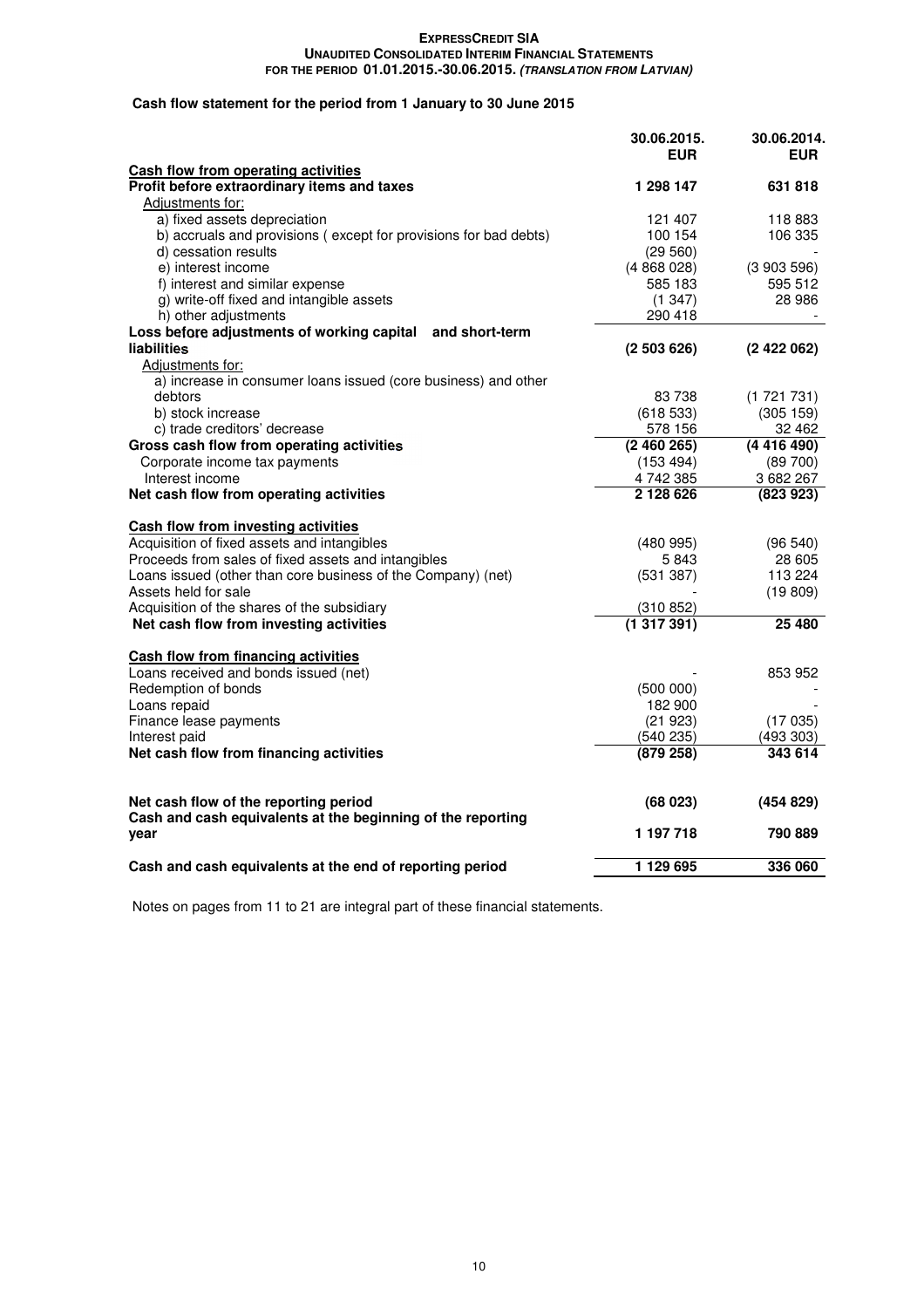#### **Notes**

#### **Accounting policies**

#### **(a) Basis of preparation**

These financial statements have been prepared based on the accounting policies and measurement principles as set out below.

These financial statements have been prepared in accordance with the International Financial Reporting Standards (IFRS) as adopted by the European Union (EU). Having regard to the EU's approval procedure, these Notes also list the standards and interpretations that are not yet approved for application by the EU because the said standards and interpretations, if approved, may affect the Company's financial statements in future periods. The valuation of assets and liabilities and net profit data of the company have not been affected in the result of transfer of IFRS.

The preparation of financial statements in accordance with IFRS requires the use of significant estimates and assumptions that affect the reported amounts of assets and liabilities, as well as the information on contingent assets and liabilities at the balance sheet date and the revenues and costs for the reporting period. Although these estimates are based on the information available to the management regarding the current events and actions, the actual results may differ from the estimates used. Critical assumptions and judgements are described in the relevant sections of the Notes to the financial statements.

#### **The following new and amended IFRS and interpretations became effective in 2014 (including those which have not yet been adopted by the EU) and are applicable for the preparation of financial statements for the year ended 31 December 2014. None of these standards apply directly due to the nature of the operations of the Group.**

• IFRS 10 "Consolidated financial statements" (effective for annual periods beginning on or after 1 January 2013, endorsed by EU for annual periods beginning on or after 1 January 2014);

• IFRS 11 "Joint arrangements" (effective for annual periods beginning on or after 1 January 2013, endorsed by EU for annual periods beginning on or after 1 January 2014);

• IFRS 12 "Disclosures of interests in other entities" (effective for annual periods beginning on or after 1 January 2013, endorsed by EU for annual periods beginning on or after 1 January 2014);

• Amendments to IFRS 10, 11 and 12 on transition guidance (effective for annual periods beginning on or after 1 January

2013, endorsed by EU for annual periods beginning on or after 1 January 2014); • IAS 27 (revised in 2011) "Separate financial statements" (effective for annual periods beginning on or after 1 January

2013, endorsed by EU for annual periods beginning on or after 1 January 2014);

• IAS 28 (revised in 2011) "Associates and joint ventures" (effective for annual periods beginning on or after 1 January

2013, endorsed by EU for annual periods beginning on or after 1 January 2014);

• Amendments to IFRS 10, IFRS 12 and IAS 27 on consolidation for investment entities (effective for annual periods beginning on or after 1 January 2014);

• Amendments to IAS 32 "Financial instruments: Presentation" on offsetting financial assets and financial liabilities (effective for annual periods beginning on or after 1 January 2014);

• Amendments to IAS 36 "Impairment of assets" on recoverable amount disclosures (effective for annual periods beginning on or after 1 January 2014);

• Amendments to IAS 39 "Financial instruments: Recognition and measurement" on novation of derivatives and hedge accounting (effective for annual periods beginning on or after 1 January 2014);

• IFRIC 21 "Levies" (effective for annual periods beginning on or after 1 January 2014).

#### **Standards issued but not yet effective:**

Certain new standards and interpretations have been published and come into force on financial periods beginning on or after 1 January 2015, and are not endorsed by the European Union:

• Amendments to IAS 19 "Employee benefits plans" regarding defined benefit plans (effective for annual periods beginning on or after 1 July 2014, not yet endorsed in the EU).

#### **Annual improvements 2012 (effective for annual periods beginning on or after 1 July 2014, not yet endorsed in the EU):**

- IFRS 2 "Share-based payment";
- IFRS 3 "Business Combinations";
- IFRS 8 "Operating segments";
- IFRS 13 "Fair value measurement";
- IAS 16 "Property, plant and equipment" and IAS 38 "Intangible assets";
- Consequential amendments to IFRS 9 "Financial instruments":
- IAS 37 "Provisions, contingent liabilities and contingent assets", and
- IAS 39 "Financial instruments Recognition and measurement".

#### **Annual improvements 2013 (effective for annual periods beginning on or after 1 July 2014, not yet endorsed in the EU):**

• IFRS 1 "First time adoption";

- IFRS 3 "Business combinations";
- IFRS 13 "Fair value measurement", and
- IAS 40 "Investment property".
- Amendment to IFRS 11 "Joint arrangements" on acquisition of an interest in a joint operation (effective for annual periods beginning on or after 1 January 2016, not yet endorsed in the EU).
- Amendment to IAS 16 "Property, plant and equipment" and IAS 38 "Intangible assets" on depreciation and amortisation (effective for annual periods beginning on or after 1 January 2016, not yet endorsed in the EU).
- Amendments to IAS 16 "Property, plant and equipment" and IAS 41 "Agriculture" regarding bearer plants (effective for annual periods beginning on or after 1 January 2016, not yet endorsed in the EU).
- IFRS 14 "Regulatory deferral accounts" (effective for annual periods beginning on or after 1 January 2016, not yet endorsed in the EU).
- Amendments to IAS 27 "Separate financial statements" on the equity method (effective for annual periods beginning on or after 1 January 2016, not yet endorsed in the EU).
- Amendments to IFRS 10 "Consolidated financial statements" and IAS 28 "Investments in associates and joint ventures" (effective for annual periods beginning on or after 1 January 2016, not yet endorsed in the EU).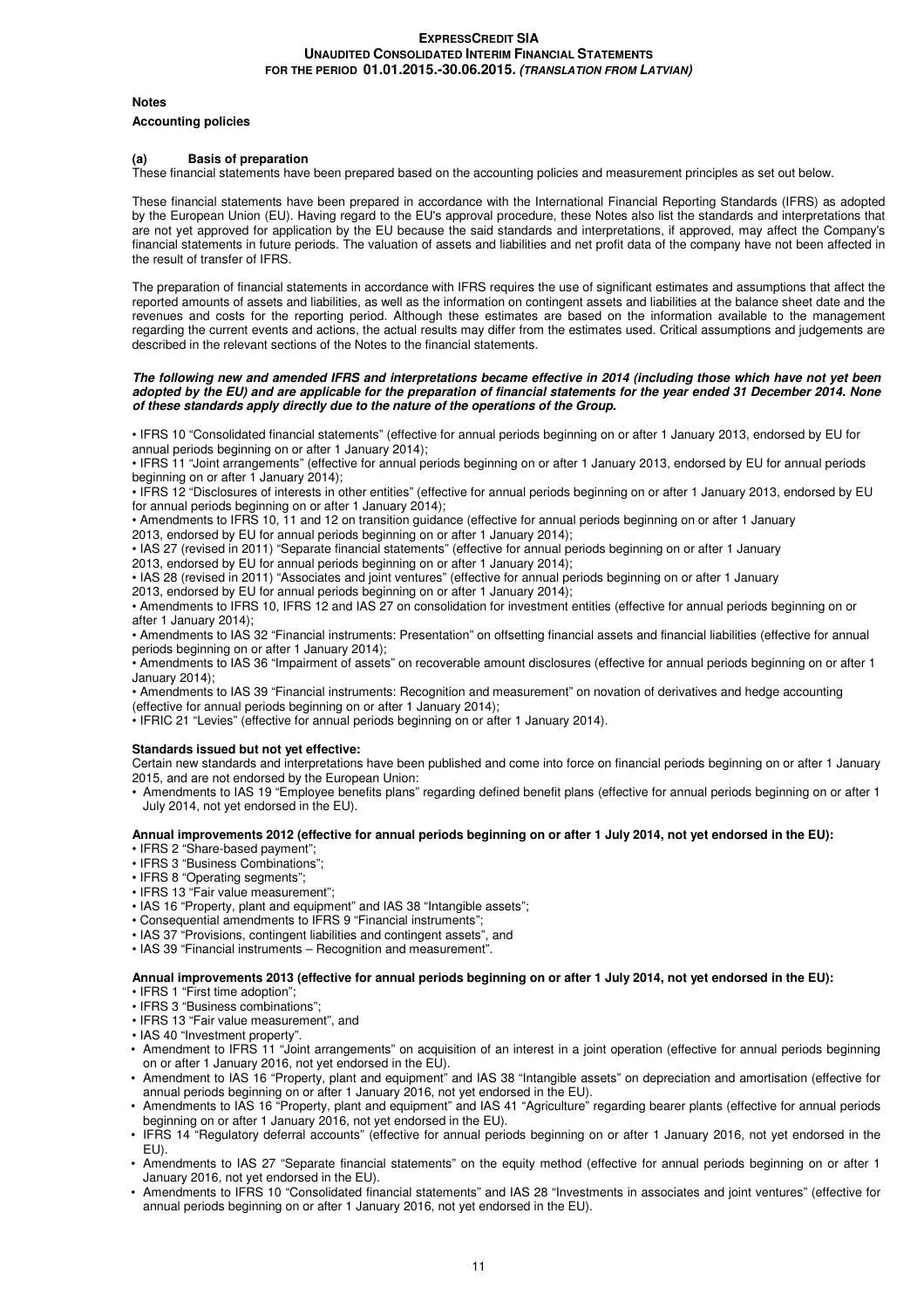**Notes** (continued)

**Accounting policies** (continued)

#### **(a) Basis of preparation** (continued)

# **Annual improvements 2014 (effective for annual periods beginning on or after 1 July 2016, not yet endorsed in the EU):**

• IFRS 5 "Non-current assets held for sale and discontinued operations"; • IFRS 7 "Financial instruments: Disclosures" with consequential amendments to IFRS 1;

- IAS 19 "Employee benefits";
- IAS 34 "Interim financial reporting".

IFRS 15 "Revenue from contracts with customers" (effective for annual periods beginning on or after 1 January 2017, not yet endorsed in the EU).

IFRS 9 "Financial instruments" (effective for annual periods beginning on or after 1 January 2018, not yet endorsed in the EU).

There are no other new or revised standards or interpretations that are not yet effective that would be expected to have a material impact on the Company.

#### **(b) Accounting principles applied**

The items in the financial statements have been measured based on the following accounting principles:

- a) It is assumed that the company will continue as a going concern;<br>b) The measurement methods applied in the previous reporting year
- b) The measurement methods applied in the previous reporting year have been used;<br>c) The measurement of the items has been performed prudently meeting the following
	- The measurement of the items has been performed prudently meeting the following criteria:

- Only profits accruing up to the balance sheet date have been included in the report;

- All possible contingencies and losses arising in the reporting year or the previous year have been recognised, even if they became known in the period between the balance sheet date and the issuance of the annual report;
- All impairment and depreciation charges have been calculated and recognised irrespectively of whether the company
- has operated profitably or not during the reporting year;
- d) All income and expenses relating to the accounting year irrespective of the date of the payments made or the dates of receipt or payment of invoices have been recognised. Revenues are matched with expenses in the reporting year.
- e) Assets and liabilities are presented at their gross amounts;
- f) The opening balances of the reporting period reconcile with the closing balances of the previous reporting period;
- g) All items which may materially affect the assessment or decision-making of the users of the financial statements are presented, immaterial items have been aggregated and their breakdown is presented in the Notes;
- h) Business transactions are presented based on their economic substance rather than their legal form.

Asset and liability recognition is performed on historical cost basis. All financial assets and liabilities are classified as held to maturity or loans and receivables.

#### **(c) Recognition of revenue and expenses**

#### **- Net sales**

Net revenue represents the total value of goods sold and services provided during the year net of value added tax.

#### **- Interest income**

The Company presents interest income in the section of the Profit and loss account prior to calculation of gross profit, as this income is related to the basic activities of the Company – charging interest for loans issued in return to pledge held as security or loans issued on other conditions. Interest income is recognised using accruals principle. Interest income is not recognised from the moment the recoverability of principal is considered doubtful. Penalty interest is recognised on a cash basis.

#### **Other income**

Other income is recognised based on accruals principle.

**- Penalties and similar income** 

Of collection exists, is recognised based on cash principle.

#### - **Expenses**

Expenses are recognised based on accruals principle in the period of origination, irrespective of the moment of payment. Expenses related to financing of loans is recognised in the period of liability origination and included in the profit and loss items "Interest and similar expenses".

#### **(d) Foreign currency translation**

#### **(d1) Functional and presentation currency**

Items included in the financial statements are measured using the currency of the primary economic environment in which the entity operates (the functional currency). The financial statement items are denominated in euro (EUR), which is the Company's functional and presentation currency.

#### **(d2) Transactions and balances**

All transactions in foreign currencies are translated into the functional currency using the exchange rates at the date of the respective transaction. Foreign exchange gains and losses resulting from the settlement of such transactions and from the translation at year-end exchange rates of monetary assets and liabilities denominated in foreign currencies are recognised in the income statement of the respective period. At the balance sheet date the rates set by the Bank of Latvia were:

# **30.06.2015.**

|       | <b>EUR</b> |
|-------|------------|
| 1 USD | 1.1133     |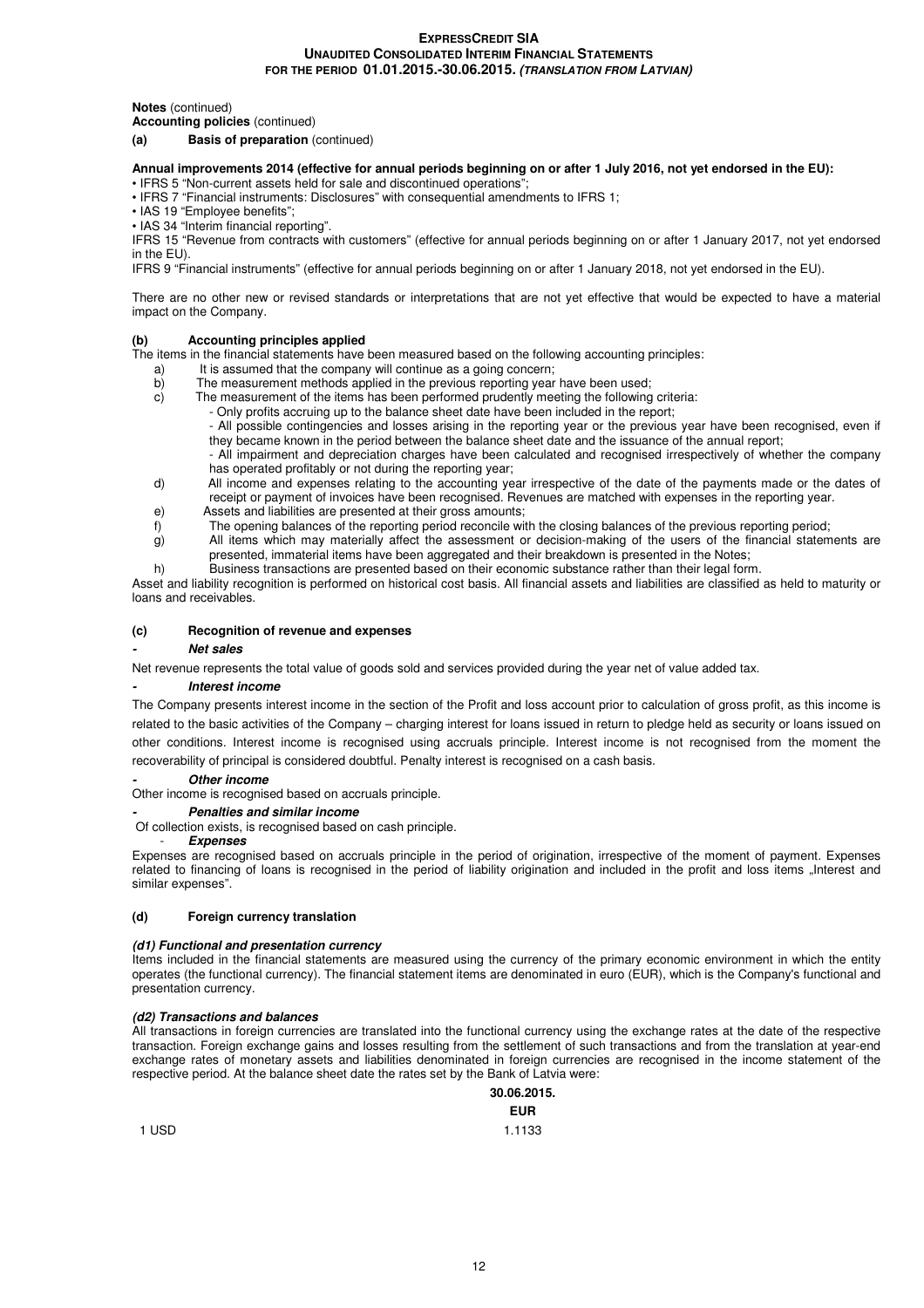**Notes** (continued) **Accounting policies** (continued)

## **(e) Financial instruments – key measurement terms**

Fair value is the amount for which an asset could be exchanged or a liability settled between knowledgeable, willing parties in an arm's length transaction. Fair values of financial assets or liabilities, including derivative financial instruments in active markets are based on quoted market prices. If the market for a financial asset or liability is not active (and for unlisted securities) the Group establishes fair value by using valuation techniques. These include the use of discounted cash flow analysis, option pricing models and recent comparative transactions as appropriate and may require the application of management's judgement and estimates. Where, in the opinion of the Management, the fair values of financial assets and liabilities differ materially from their book values such fair values are separately disclosed in the notes to the accounts.

Transaction costs are incremental costs that are directly attributable to the acquisition, issue or disposal of a financial instrument. An incremental cost is one that would not have been incurred if the transaction had not taken place. Transaction costs include fees and commissions paid to agents (including employees acting as selling agents), advisors, brokers and dealers, levies by regulatory agencies and securities exchanges, and transfer taxes and duties. Transaction costs do not include debt premiums or discounts, financing costs or internal administrative or holding costs.

Amortised cost is the amount at which the financial instrument was recognised at initial recognition less any principal repayments plus accrued interest and for financial assets less any write-down for incurred impairment losses. Accrued interest includes amortisation of transaction costs deferred at initial recognition and of any premium or discount to maturity amount using the effective interest method. Accrued interest income and accrued interest expense including both accrued coupon and amortised discount or premium (including fees deferred at origination, if any) are not presented separately and are included in the carrying values of related items on the balance sheet.

The effective interest method is a method of calculating the amortised cost of a financial asset or a financial liability and of allocating the interest income or interest expense over the relevant period. The effective interest rate is the rate that exactly discounts estimated future cash payments or receipts through the expected life of the financial instrument or, when appropriate, a shorter period to the net carrying amount of the financial asset or financial liability. When calculating the effective interest rate the Group estimates cash flows considering all contractual terms of the financial instrument (for example, prepayment options) but does not consider future credit losses. The calculation includes all fees and points paid or received between parties to the contract that are an integral part of the effective interest rate, transaction costs and all other premiums or discounts.

#### **(f) Offsetting of financial assets and liabilities**

Financial assets and liabilities are offset and net amount reported in the balance sheet when there is a legally enforceable right to offset the recognised amounts and there is an intention to settle on a net basis or realize the asset and settle the liability simultaneously.

#### **(g) Intangible assets and fixed assets**

All intangible assets and fixed assets are initially measured at cost. Intangible assets and fixed assets are recorded at historic cost net of depreciation and permanent diminution in value. Depreciation or amortisation is calculated on a straight-line basis to write down each asset to its estimated residual value over its estimated useful life as follows:

|                                         | vears   |
|-----------------------------------------|---------|
| <b>Buildings</b>                        | 20      |
| Constructions                           | 5       |
| Intangibles                             | $3 - 5$ |
| Other fixed assets                      | $3 - 5$ |
| Low value inventory (worth over 71 EUR) |         |

The residual values, remaining useful lives and methods of depreciation are reviewed and, if required, adjusted annually. Fixed asset and intangibles recognition is terminated in case of its liquidation or when no future benefits are expected in connection with the utilisation of the respective asset. Any profit or loss connected with the termination of recognition (calculated as difference between the disposal gains and net book value as at the moment of derecognition), is recognised in the profit or loss account in the period when derecognition occurs. Leasehold improvements are written down on a straight-line basis over the shorter of the estimated useful life of the leasehold improvement and the term of the lease. Current repairs and maintenance costs are charged to profit and loss account in the period when the respective costs are incurred.

#### **(h) Investments in the associated companies**

In the financial statements the investments in associated companies are carried at equity method. Under this method the value of the investment at the balance sheet date comprises the value of the equity of the associated company corresponding to the share of investment and the book value of the positive goodwill arising at the acquisition of the investment.

At the year-end the amount of the reported item is increased or decreased by reference to the Company's share in the profit or loss of the associated company during the year (in the post-acquisition period), or other changes in equity, as well as by the reduction of the goodwill arising at acquisition to its recoverable amount. Unrealised profit on inter-company transactions is excluded. Profit distribution is presented in the year following the reporting year in which the shareholders adopt a decision on profit distribution.

#### **(i) Impairment of assets**

Intangible assets which are not put into operation or which do not have a useful life are not amortised; their value is reviewed annually. The value of the assets subject to depreciation or amortisation is reviewed whenever any events or circumstances support that their carrying value may not be recoverable. Impairment losses are recognised in the amount representing the difference between the carrying value of the asset and its recoverable value. Recoverable amount is the higher of the respective asset's fair value less the costs to sell and the value in use. In order to determine impairment, assets are grouped based on the smallest group of assets that independently generates cash flow (cash generating units).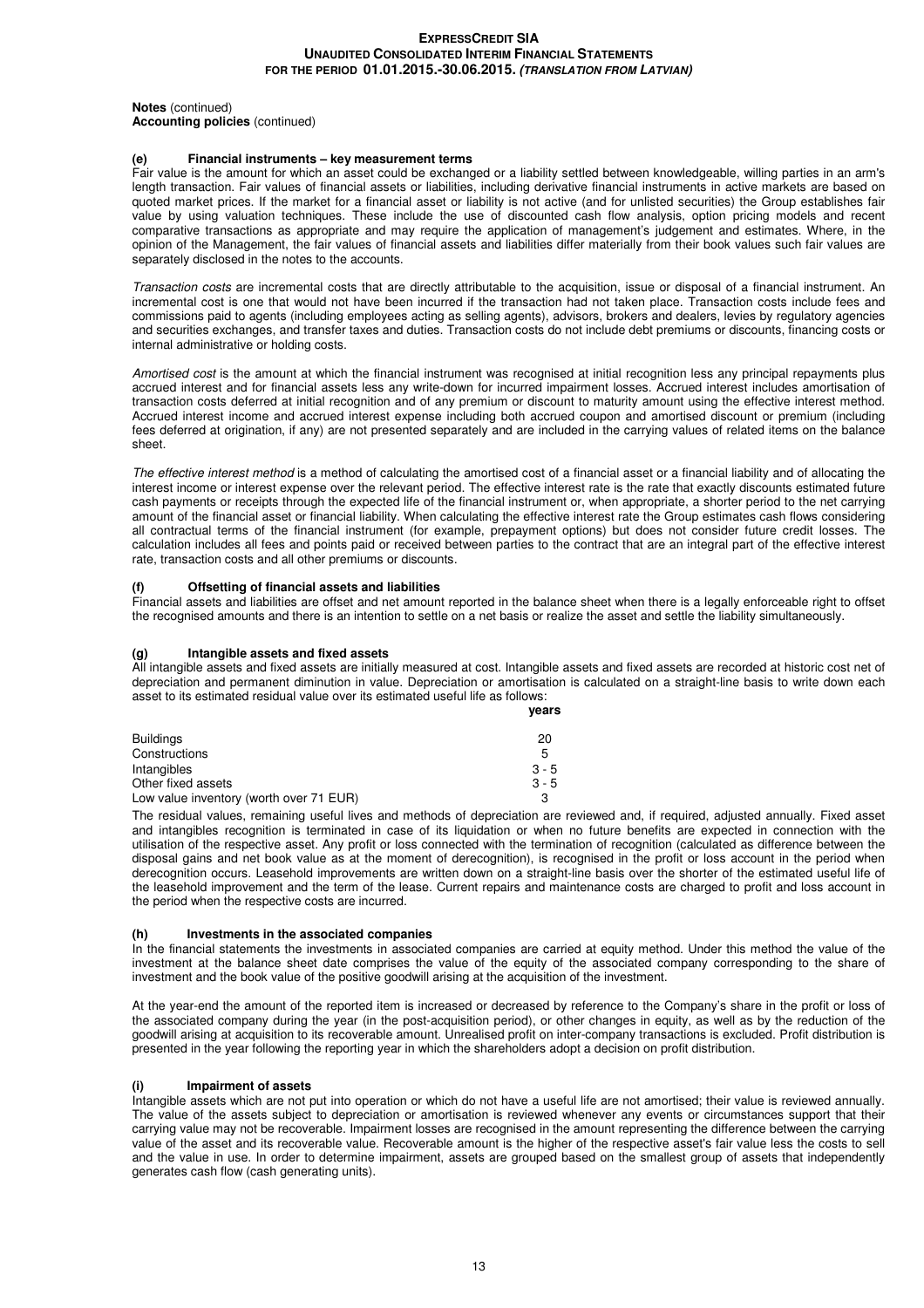# **Notes** (continued) **Accounting policies** (continued)

#### **(j) Segments**

A geographical segment provides products or services within a particular economic environment that is subject to other economic environments characterized by different risks and benefits. A business segment is a share of assets and operations, providing products and services that are subject to other business segments of different risks and benefits.

#### **(k) Inventories**

Inventories are stated at the lower of cost or market price. Inventories are measured using the weighted FIFO method. The Company assesses at each balance sheet date whether there is objective evidence that inventories are impaired and makes provisions for slowmoving or damaged inventories. Inventories loss is recognised in the period such loss is identified, writing off the relevant inventory values to the period profit and loss account.

#### **(l) Seized assets**

Collateral is repossessed following the foreclosure on loans that are in default. Seized assets are measured at the lower of cost or net realisable value and reported within "Inventories".

#### **(m) Trade and other receivables**

Accounts receivable comprise loans and other receivables (other debtors, advances and deposits) that are non-derivative financial assets with fixed or determinable payments. Loans are carried at amortised cost where cost is defined as the fair value of cash consideration given to originate those loans. All loans and receivables are recognised when cash is advanced to borrowers and derecognised on repayments. The Company has granted consumer loans to customers throughout its market area. The economic condition of the market area may have an impact on the borrowers' ability to repay their debts. Restructured loans are no longer considered to be past due unless the loan is past due according to the renegotiated terms.

The Company assesses at each balance sheet date whether there is objective evidence that loans are impaired. If any such evidence exists, the amount of the allowances for loan impairment is assessed as the difference between the carrying amount and the recoverable amount, being the present value of expected cash flows including amounts recoverable from collateral discounted at the original effective interest rate. The assessment of the evidence for impairment and the determination of the amount of allowances for impairment or its reversal requires the application of management's judgement and estimates. Management's judgements and estimates consider relevant factors including but not limited to, the identification of non-performing loans (loan repayment schedule compliance), the estimated value of collateral (if taken) as well as other relevant factors affecting loan and recoverability and collateral values. These judgements and estimates are reviewed periodically and as adjustments become necessary, they are reported in earnings in the period in which they become known. The Management of the Company have made their best estimates of losses based on objective evidence of impairment and believe those estimates presented in the financial statements are reasonable in light of available information.

When loans cannot be recovered they are written off and charged against allowances for loan impairment losses. They are not written off until all the necessary legal procedures have been completed and the amount of the loss is finally determined.

The provision in the allowance account is reversed if the estimated recovery value exceeds the carrying amount.

In accordance with the provisioning policy developed by the Company (for non-secured consumer loans with the term of repayment up to 2 years) provisions are made based on the payment delay analysis at following rates:

| Days of delay | <b>Provision made</b> |
|---------------|-----------------------|
| 0             | 0.3%                  |
| $1 - 15$      | 6%                    |
| 16-30         | 18%                   |
| $31 - 60$     | 32%                   |
| 61-90         | 42%                   |
| 91-180        | 47%                   |
| 181-360       | 67%                   |
| 360-720       | 92%                   |
| $721+$        | 100%                  |

Provisions for interest income debts is made in accordance with the policies set by the management of the Company. In accordance with the provisioning policy for unsecured short term (up to 30 days) loans, the provisions are calculated based on the incurred loss method. In accordance with this method, the loans outstanding for 4 and more months are evaluated for recoverability using discounted cashflow analysis (applicable to expected cashflows from principal, interest and penalty payments) and ratio of inflowing assets to the gross balance sheet values of the respective loans and interest accrued. The provision is calculated for the principal outstanding over 4 months as the difference between the balance sheet value of principal and interest accrued and expected decrease of the balance sheet value in the result of future cashflows. The provision for interest accrued is made in accordance with the provisioning policies set by the management making sure that cashflows from interest receivable are excluded from cashflows used as the basis for principal recoverability testing.

The recoverability of other debtors, advances and deposits paid is valued on individual basis if there are any indications of net book value of the asset exceeding its recoverable amount.

#### **(n) Finance lease**

Where the property, plant and equipment are acquired under a finance lease arrangement and the Company takes over the related risks and rewards, the property, plant and equipment items are measured at the value at which they could be purchased for an immediate payment. Leasing interest is charged to the profit and loss in the period in which it arises.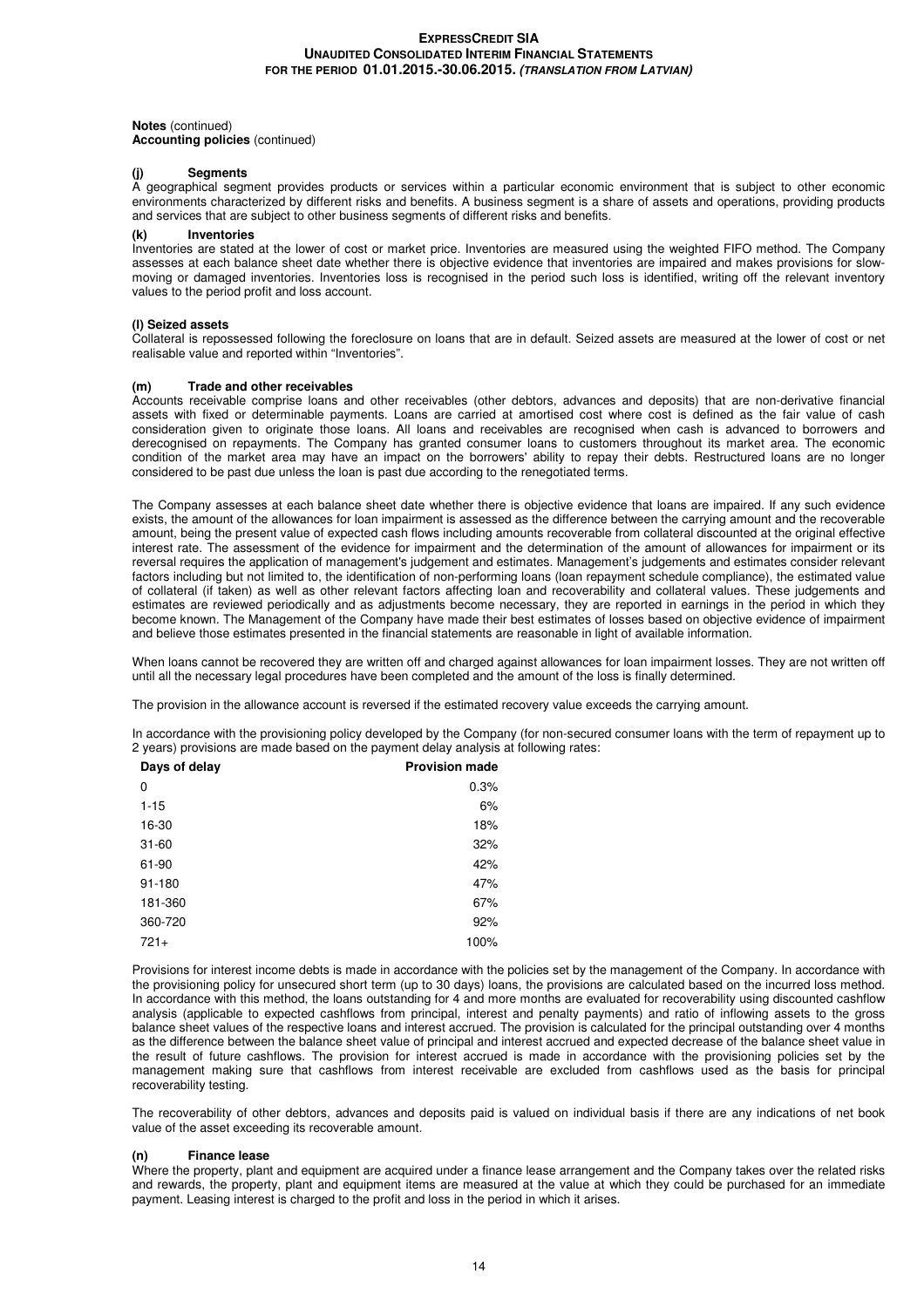**Notes** (continued) **Accounting policies** (continued)

#### **(o) Operating leases**

#### **Company is a lessor**

The type of lease in which the lessor retains a significant part of the risks and rewards pertaining to ownership, is classified as operating lease. Lease payments and prepayments for a lease (net of any financial incentives received from the lessor) are charged to the profit and loss under a straight-line method over the lease term.

#### **(p) Taxes**

The corporate income tax expense is included in the financial statements based on the management's calculations made in accordance with the requirements of Latvian tax legislation. Deferred tax is provided for using liability method on all temporary differences arising between the tax bases of assets and liabilities and their carrying amounts in the financial statements. The principal temporary differences arise from depreciation of property, plant and equipment at different rates and tax losses carried forward to the future taxation periods. Deferred tax assets are recognised only to the extent that recovery is probable.

#### **(q) Provisions for unused annual leave**

The amount of provision for unused annual leave is determined by multiplying the average daily pay of employees during the reporting year by the number of accrued but unused annual leave days the end of the reporting year.

#### **(r) Borrowings**

Initially borrowings are recognised at the proceeds received net of transaction costs incurred. In subsequent periods, borrowings are stated at amortised cost which is determined using the effective interest method. The difference between the proceeds received, net of transaction costs and the redemption value of the borrowing is gradually recognized in the profit and loss account over the term of the borrowing.

#### **(s) Cash and cash equivalents**

For the purposes of the cash flow statement, cash and cash equivalents comprise cash on hand, balances of current accounts with banks and short-term deposits with a maturity term of up to 90 days.

#### **(t) Payment of dividends**

Dividends due to the shareholders are recognized in the financial statements as a liability in the period in which the shareholders approve the disbursement of dividends.

#### **(u) Financial risk management**

#### **(u1) Financial risk factors**

The activities of the Company expose it to different financial risks:

- (u1.1) foreign currency risk;
- $(u1.2)$  credit risk;
- (u1.3) operational risk;
- (u1.4) market risk;
- (u1.5) liquidity risk; (u1.6) cash flow and interest rate risk.

The Company's overall risk management is focused on the uncertainty of financial markets and aims to reduce its adverse effects on the Company's financial indicators. The Finance Director is responsible for risk management. The Finance Director identifies, assesses and seeks to find solutions to avoid financial risks acting in close cooperation with other structural units of the Company.

#### **(u1.1) Foreign exchange risk**

The Company operates mainly in the local market and its exposure to foreign exchange risk is low. With the current income-expense structure additional monitoring procedures for currency risk monitoring are not deemed necessary. No further risk prevention mechanisms are used on the account that the overall currency risk has been assessed as low.

#### **(u1.2) Credit risk**

The Company has a credit risk concentration based on its operational specifics – issuance of loans against pledge, as well as issuance of non-secured loans that is connected with an increased risk of asset recoverability. The risk may result in short-term liquidity problems and issues related to timely coverage of short-term liabilities. The Company's policies are developed in oreder to ensure maximum control procedures in the process of loan issuance, timely identification of bad and doubtful debts and adequate provisioning for potential loss.

#### **(u1.3) Operational risk**

Operational risk is a loss risk due to external factors namely (natural disasters, crimes, etc) or internal ones (IT system crash, fraud, violation of laws or internal regulations, insufficient internal control). Operation of the Company carries a certain operational risk which can be managed using several methods including methods to identify, analyse, report and reduce the operational risk. Also selfassessment of the operational risk is carried out as well as systematic approval of new products is provided to ensure the compliance of the products and processes with the risk environment of the activity.

#### **(u1.4) Market risk**

The Company is exposed to market risks, basically related to the fluctuations of interest rates between the loans granted and funding received, as well as demand for the Company's services fluctuations. The Company attempts to limit market risks, adequately planning the expected cashflows, diversifying the product range and fixing funding resource interest rates.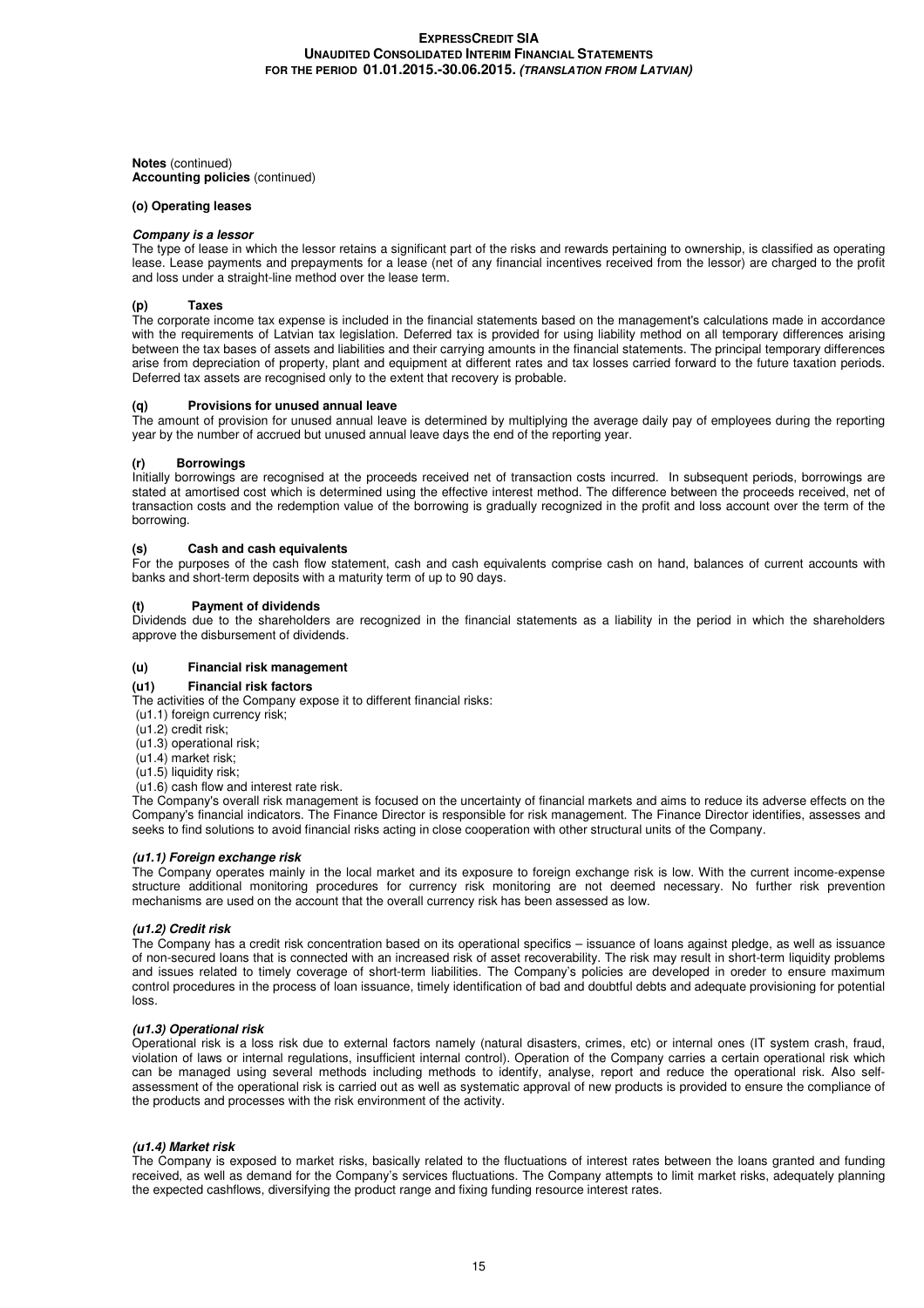#### **Notes** (continued)

**Accounting policies** (continued)

#### **(u) Financial risk management** (continued)

#### **(u1.5)Liquidity risk**

The Company complies with the prudence principle in the management of its liquidity risk and maintains sufficient funds. The management of the Company has an oversight responsibility of the liquidity reserves and make current forecasts based on anticipated cash flows. Most of the Company's liabilities are short-term liabilities. The management is of the opinion that the Company will be able to secure sufficient liquidity by its operating activities, however, if required, the management of the Company is certain of financial support to be available from the owners of the Company.

#### **(u1.6) Cash flow interest rate risk**

As the Company has borrowings and finance lease obligations, the Company's cash flows related to financing costs to some extent depend on the changes in market rates of interest. The Company's interest payment related cash flows depend on the current market rates of interest. The risk of fluctuating interest rates is partly averted by the fact that a number of loans received have fixed interest rates set. Additional risk minimization measures are not taken because the available bank products do not provide an effective control of risks.

# **(u2) Accounting for derivative financial instruments**

The Company does not actively use derivative financial instruments in its operations. Derivative financial instruments are initially recognized at fair value on the date of the contract, and are thereafter measured at fair value at the balance sheet date. Derivative financial instruments are carried as assets if their fair value is positive and as liabilities if fair value is negative. Any gains or losses arising due to the changes in the fair value of the derivative financial instrument are not classified hedges and are recognized directly in the profit and loss.

#### **(u3) Fair value**

The carrying value of financial assets and liabilities approximates their fair value. See also note (e).

#### **(u4) Management of the capital structure**

In order to ensure the continuation of the Company's activities, while maximizing the return to stakeholders capital management, optimization of the debt and equity balance is performed. The Company's capital structure consists of borrowings from related persons, third party loans, issued bonds and finance lease liabilities, cash and equity, comprising issued share capital, retained earnings and share premium. At year-end the ratios were as follows:

|                                                     | 30.06.2015<br><b>EUR</b> | 31.12.2014<br><b>EUR</b>   |
|-----------------------------------------------------|--------------------------|----------------------------|
| Loans, bonds and lease liabilities<br>Cash and bank | 7 578 962<br>(1129695)   | 8 0 9 0 9 1 9<br>(1197718) |
| Net debts                                           | 6 449 267                | 6893201                    |
| Equity                                              | 3 4 2 5 9 1 7            | 2 124 127                  |
| Liabilities / equity ratio                          | 2.21                     | 3.81                       |
| Net liabilities / equity ratio                      | 1.88                     | 3.25                       |

#### **(v) Significant assumptions and estimates**

The preparation of financial statements in accordance with International Financial Reporting Standards as adopted by the EU and Latvian law requires the management to rely on estimates and assumptions that affect the reported amounts of assets and liabilities and off-balance sheet assets and liabilities at the date of financial statements, as well as the revenues and expenses reporting in the reporting period. Actual results may differ from these estimates.

The following judgements and key assumptions concerning the future are critical, and other causes of inaccuracies in the calculations as at the date of financial statements, with a significant risk of causing a material change in the balance sheet value of assets and liabilities within the next financial year:

- The Company review the useful lives of it's fixed assets at the end of each reporting period. The management makes estimates and uses assumptions with respect to the useful lives of fixed assets. These assumptions may change and the calculations may therefore change.
- The Company review the value of its fixed assets and intangible assets whenever any events or circumstances support that the carrying value may not be recoverable. Impairment loss is recognised in the amount equalling the difference between the carrying value of the asset and its recoverable value. Recoverable amount is the higher of an asset's fair value less the costs to sell and the value in use. The Company is of the view that considering the anticipated volumes of services no material adjustments due to impairment are required the asset values.
- In measuring inventories the management relies on its expertise, past experience, background information, and potential assumptions and possible future circumstances. In assessing the impairment of the value of inventories consideration is given to the possibility to sell the item of inventories and the net realisable value.
- The Company's management, based on estimates, makes provisions for the impairment of the value of receivables. The Company's management is of the opinion that the provisions for receivables presented in the financial statements accurately reflect the expected cash flows from these receivables and that these estimates have been made based on the best available information.
- The Company is composed with caution savings potential future payment obligations in cases where disputes the validity of such legal obligation, or there are legal disputes about the amount of such liabilities.

# **(w) Related parties**

Related parties include the shareholders, members of the Board of the parent company of the Company, their close family members and companies in which the said persons have control or significant influence.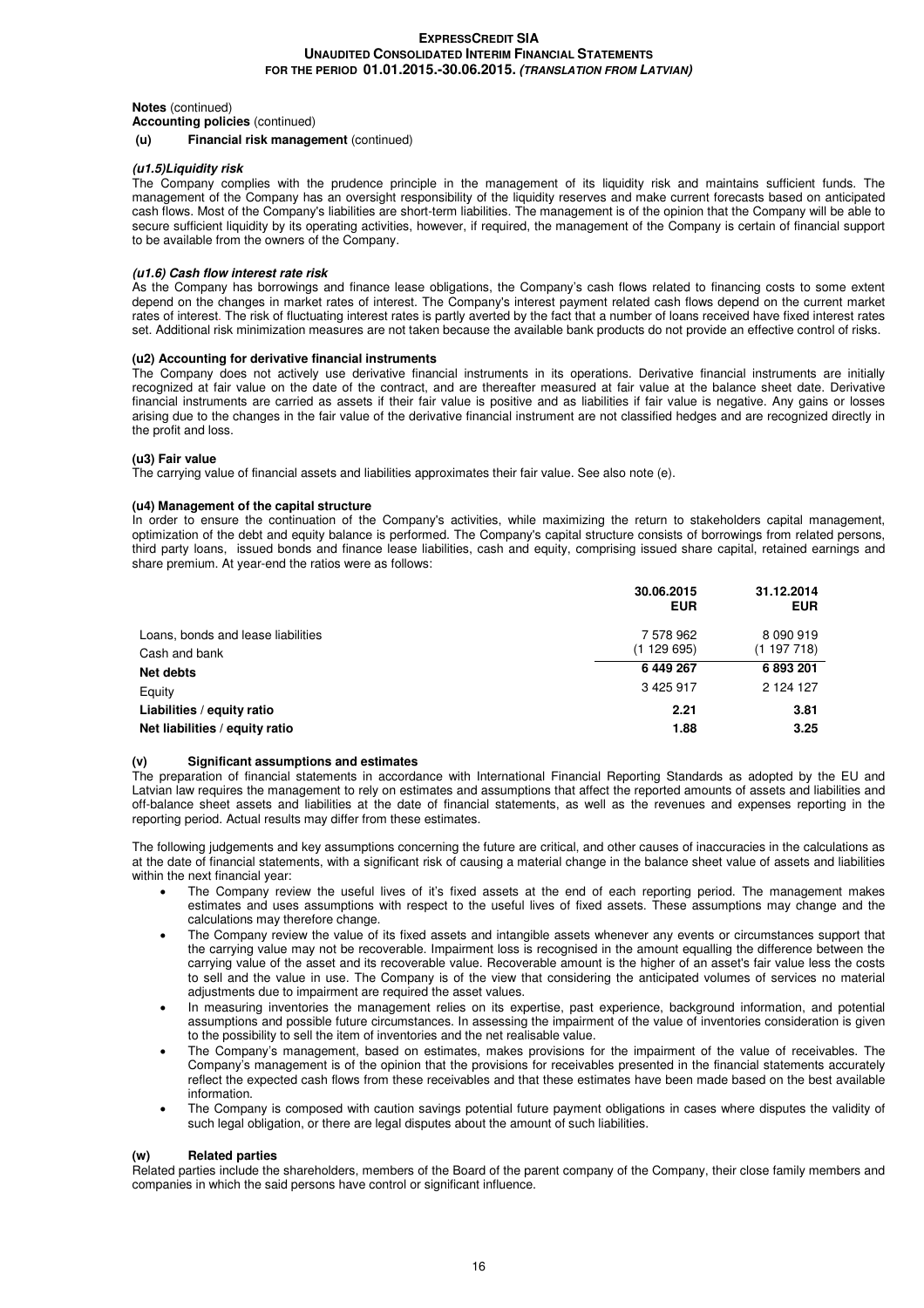# **Notes** (continued)

**Accounting policies** (continued)

# **(x) Subsequent events**

Post-period-end events that provide additional information about the Company's position at the balance sheet date (adjusting events) are reflected in the financial statements. Post-period-end events that are not adjusting events are disclosed in the notes when material.

#### **(y) Contingencies**

Contingent liabilities are not recognised in the financial statements. They are disclosed unless the possibility of an outflow of resources embodying economic benefits is remote. A contingent asset is not recognised in the financial statements but disclosed when an inflow of economic benefits is probable.

#### **(z) Earnings per share**

Earnings per share are calculated by dividing the net profit or loss for the year attributable to the shareholders with the weightedaverage number of shares outstanding during the year.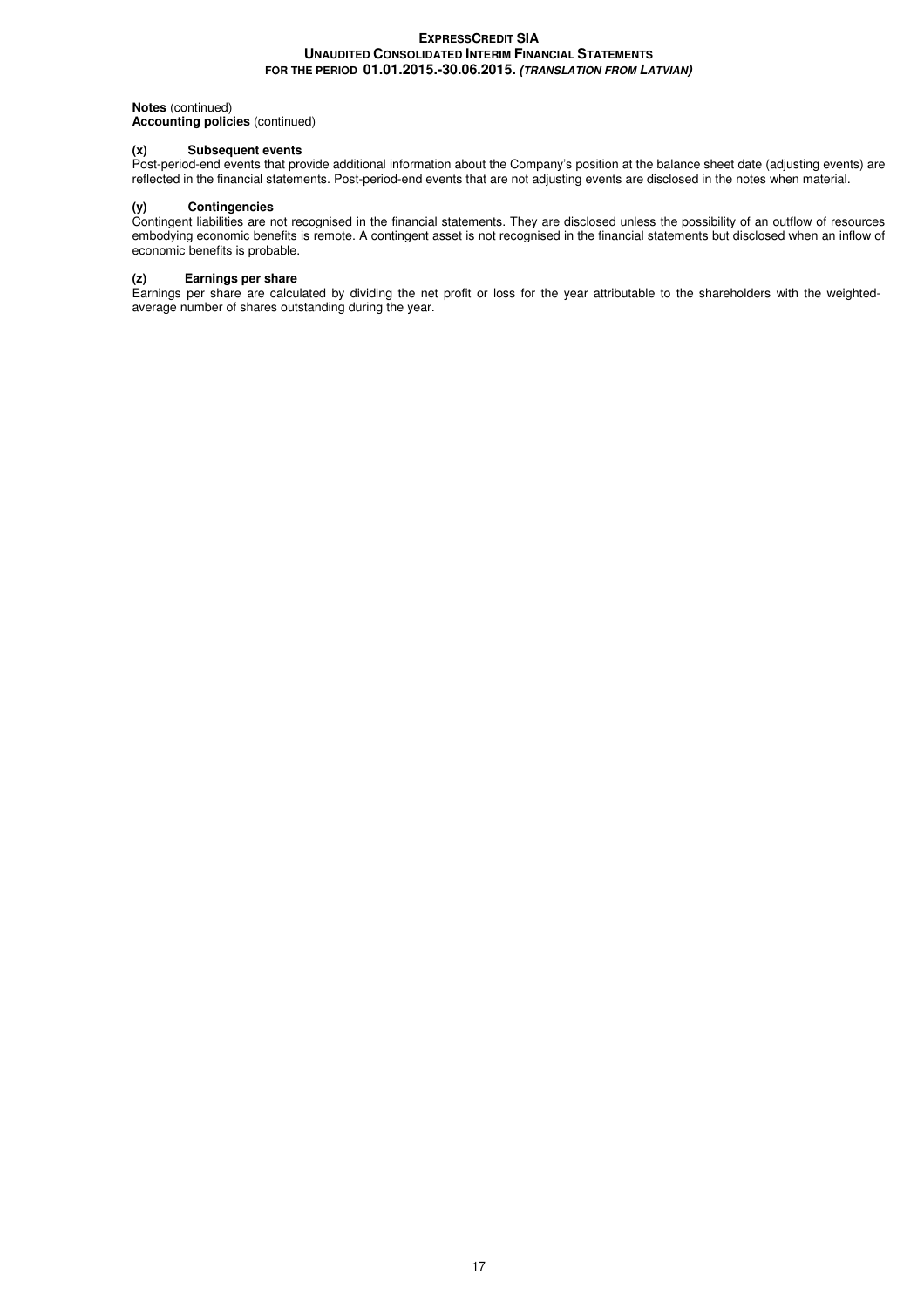#### **Notes** (continued)

# **(1) Intangible and fixed assets of the Parent company and the Group**

|                                   | Concessions, patents,<br>trade marks and<br>similar rights | Land and<br>buildings | <b>Other fixed</b><br>assets and<br>inventory | Leasehold<br>improvements | <b>Total</b> |
|-----------------------------------|------------------------------------------------------------|-----------------------|-----------------------------------------------|---------------------------|--------------|
|                                   | <b>EUR</b>                                                 | <b>EUR</b>            | <b>EUR</b>                                    | <b>EUR</b>                | <b>EUR</b>   |
| Cost                              |                                                            |                       |                                               |                           |              |
| 31.12.2014<br><b>Banknote SIA</b> | 17084                                                      | 1 4 2 3               | 698 085                                       | 103 468                   | 820 060      |
| (from 19.02.2015.)                | 193 769                                                    |                       | 211 106                                       |                           | 404 875      |
| Additions                         | 1 7 3 9                                                    |                       | 48 319                                        | 14 572                    | 64 630       |
| Advance payment for fixed         |                                                            |                       |                                               |                           |              |
| assets                            |                                                            |                       | 11 490                                        |                           | 11 490       |
| <b>Disposals</b>                  |                                                            |                       | (33 418)                                      |                           | (33 418)     |
| 30.06.2015                        | 212 592                                                    | 1423                  | 935 582                                       | 118 040                   | 1 267 637    |
| Depreciation                      |                                                            |                       |                                               |                           |              |
| 31.12.2014                        | 11 463                                                     | 1 4 2 3               | 413 225                                       |                           | 426 111      |
| <b>Banknote SIA</b>               |                                                            |                       |                                               |                           |              |
| (from 19.02.2015.)                | 184 273                                                    |                       | 187 400                                       |                           | 371 673      |
| Charge for 2015                   | 3 2 0 9                                                    |                       | 96 202                                        | 21 996                    | 121 407      |
| <b>Disposals</b>                  |                                                            |                       | (24 426)                                      |                           | (24 426)     |
| 30.06.2015.                       | 198 945                                                    | 1423                  | 672 401                                       | 21 996                    | 894 765      |
| Net book value                    |                                                            |                       |                                               |                           |              |
| 31.12.2014                        | 5621                                                       |                       | 284 860                                       | 103 468                   | 393 949      |
| Net book value                    |                                                            |                       |                                               |                           |              |
| 30.06.2015                        | 13 647                                                     |                       | 263 181                                       | 96 044                    | 372872       |

As at 30 June 2015 the residual value of the fixed assets acquired under the terms of financial lease was 105 095 euro (31.12.2014: 109 782 euro). The ownership of those fixed assets will be transferred to the Group only after settlement of all lease liabilities.

#### **(2) The Group's loans to shareholders and management Loans to members**

|                                 | LUAIIS IU IIICIIIDEIS<br><b>EUR</b> |
|---------------------------------|-------------------------------------|
| Cost                            |                                     |
| 31.12.2014.                     | 1 295 066                           |
| Loans issued                    | 904 189                             |
| Calculated interest on the loan | 28 815                              |
| Loans repaid                    | (1102637)                           |
| Loan interest received          | (31 901)                            |
| 31.12.2014.                     | 1 093 532                           |
| Net book value as at 36.06.2015 | 1 093 532                           |
| Net book value as at 31.12.2014 | 1 295 066                           |

Interest on borrowing is 3.50% per annum. The loan maturity - 31 December 2017 (including the loan principal amount and accrued interest). The Company's management has assessed the recoverability of the loans and is convinced that a provision is not necessary. All loans are denominated in euro.

#### **(3) Stock of the Parent company and the Group**

|                                       | 30.06.2015.<br><b>EUR</b> | 31.12.2014.<br><b>EUR</b> |
|---------------------------------------|---------------------------|---------------------------|
| Goods for sale and pledges taken over | 2 099 055                 | 1 158 319                 |
| Gold scrap                            | 329 544                   | 349 470                   |
| Gross value of stock                  | (206 190)                 | (162451)                  |
|                                       | 2 2 2 4 0 9               | 1 345 338                 |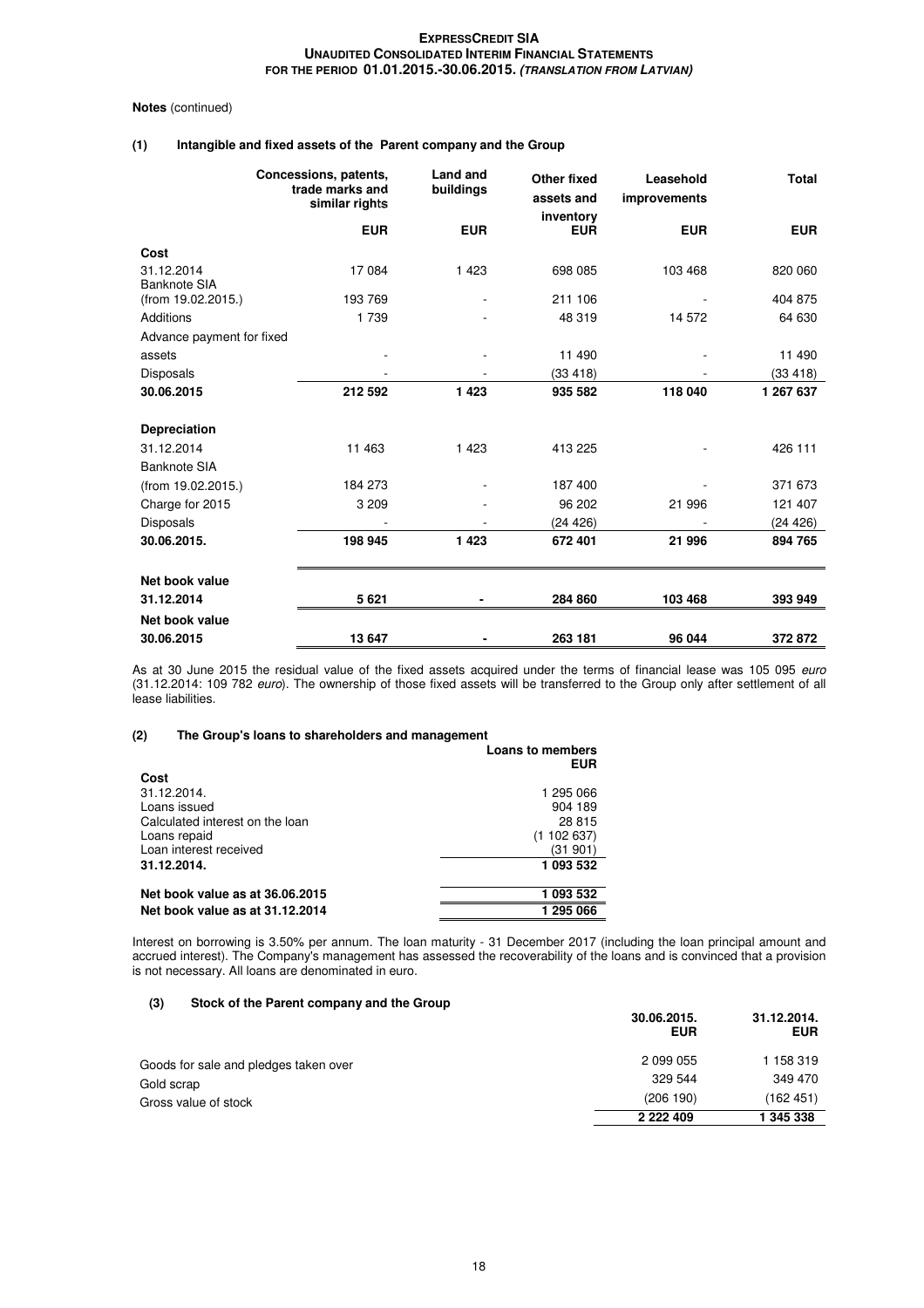#### **Notes** (continued)

#### **(3a) Provision for obsolete stock**

|                                                            | 2015       | 2014       |
|------------------------------------------------------------|------------|------------|
|                                                            | <b>EUR</b> | <b>EUR</b> |
| Provisions for obsolete stock at the beginning of the year | 162 451    | 113 604    |
| Written-off                                                |            | (33 852)   |
| Additional provisions                                      | 43 739     | 82 699     |
| Provisions for obsolete stock at the end of the year       | 206 190    | 162 451    |
|                                                            |            |            |

#### **(4) Loans and receivables**

|                                               | 30.06.2015.<br><b>EUR</b> | 31.12.2014.<br><b>EUR</b> |
|-----------------------------------------------|---------------------------|---------------------------|
| Long-term loans and receivables               |                           |                           |
| Debtors for loans issued against pledge       | 229 929                   | 321 288                   |
| Debtors for loans issued without pledge       | 141 322                   | 141 322                   |
| Long-term loans and receivables, total        | 371 251                   | 462 610                   |
| Short-term loans and receivables              |                           |                           |
| Debtors for loans issued against pledge       | 2 109 413                 | 1975203                   |
| Debtors for loans issued without pledge       | 3 964 056                 | 3 924 489                 |
| Interest accrued                              | 615 051                   | 606 901                   |
| Provisions for bad and doubtful trade debtors | 762 302)                  | (676 893)                 |
| Short-term loans and receivables, total       | 5926218                   | 5 829 700                 |
| Loans and receivables                         | 6 297 469                 | 6 292 310                 |

Long term receivables for the loans issued don't exceed 5 years.

In 30 June 2015 were concluded contract with SIA "ExpressInkasso" about cession of bad reicavbles amount. The carrying value of the claim amount 543 792 euro, the amount of compensation according to the independent evaluators' assessment 163 138 euro. As at 27 may 2015 the subsidiary company "ExpressInkasso" signed a contract with a third party for the bad receivable amounts cession. The carrying value of the claim in the subsidiary's balance sheet 210 830 euro, the amount of compensation 203 733 euro. Losses from this transaction was recognised in the current year.

The claims in amount of 2 339 342 euro (31.12.2014: 2 296 491 euro) are secured by the value of the collateral. Claims against debtors for loans issued against pledge is secured by pledges, whose fair value is about 1.5 times higher than the carrying value, therefore provisions for overdue loans are not made. All pledges, for which loan payments are delayed, becomes the Group's property and and are realized in the Group's stores.

#### **(5) Bonds issued**

|                                                                                                      | 30.06.2015.<br><b>EUR</b>                | 31.12.2014.<br><b>EUR</b>                  |
|------------------------------------------------------------------------------------------------------|------------------------------------------|--------------------------------------------|
| Bonds issued<br>Bonds commission                                                                     | 6 000 000<br>(17971)                     | 6 500 000<br>(28534)                       |
| Total long-term part of bonds issued                                                                 | 5982029                                  | 6471466                                    |
| Bonds issued<br>Bonds commission<br>Interest accrued                                                 | 1 000 000<br>22161<br>13 999             | 1 000 000<br>(24867)<br>17 303             |
| Total short-term part of bonds issued                                                                | 991838                                   | 992 436                                    |
| Bonds issued, total<br>Interest accrued, total<br>Bonds commission, total<br><b>Bonds issued net</b> | 7000000<br>13 999<br>(40 132)<br>6973867 | 7 500 000<br>17 303<br>(53 401)<br>7463902 |
|                                                                                                      |                                          |                                            |

As at the date of signing of the annual report the Parent company of the Group has registered secured bonds (ISIN LV0000801280) with the Latvia Central Depository on the following terms – number of financial instruments 5 000 with the nominal value of 800 euro, with the total nominal value of 4 000 000 euro. Coupon rate - 14%, coupon is paid once a month on the 25<sup>th</sup> date. The principal amount is repaid once in a quarter in the amount of 50 euro per bond. The maturity of the bonds – 25 November 2018. On 28 March 2014 the public quotation of the bonds with NASDAQ OMX Riga Baltic Securities list was started.

As at the date of signing of the annual report the Parent company of the Group has registered secured bonds (ISIN LV0000801322) with the Latvia Central Depository on the following terms – number of financial instruments 3 500 with the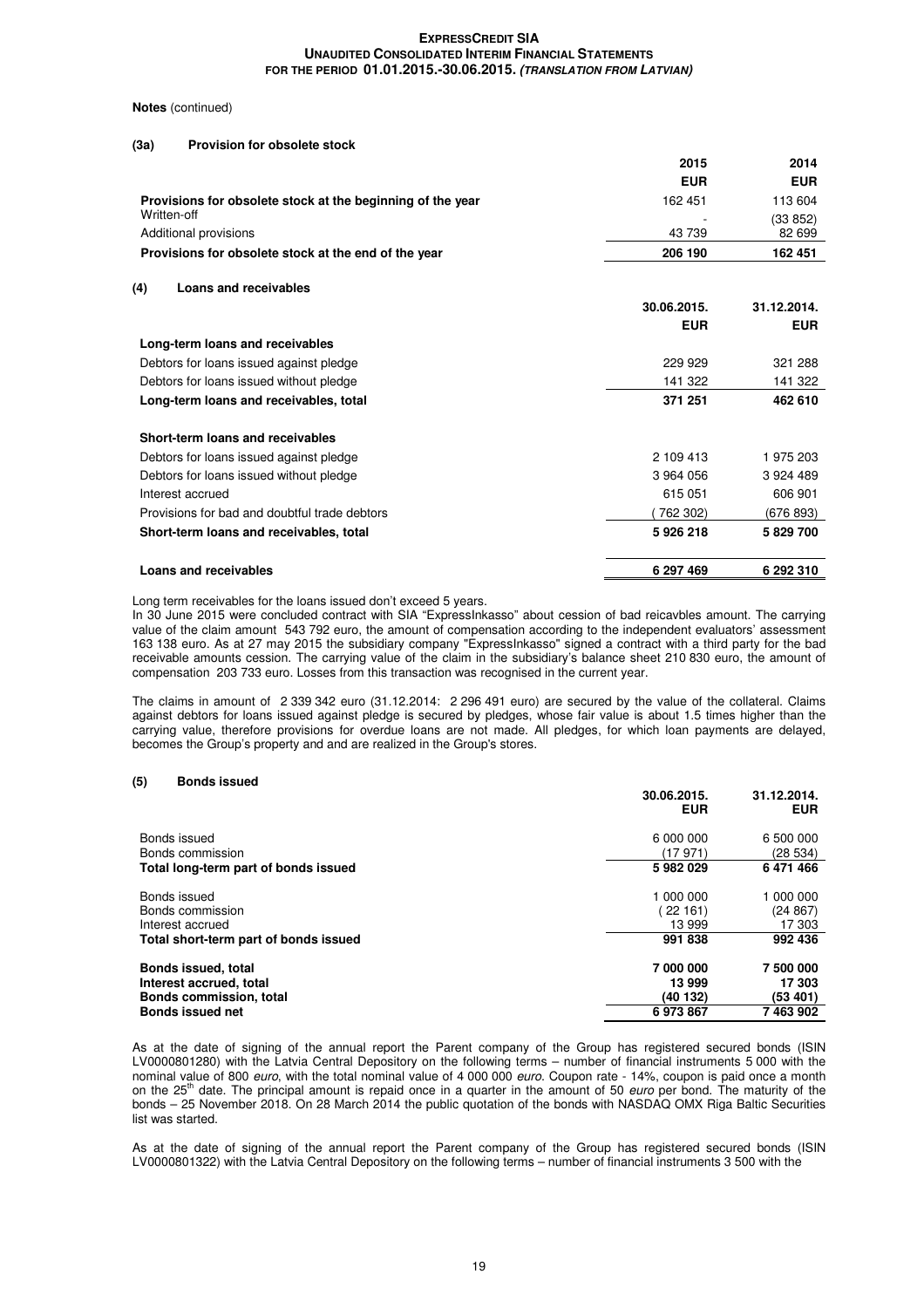#### **Notes** (continued)

nominal value of 1000 euro, with the total nominal value of 3 500 000 euro. Coupon rate - 15%, coupon is paid once a month on the 25<sup>th</sup> date. The principal amount is to be repaid once in a quarter in the amount of 125 *euro* per bond starting 25 March 2019. The maturity of the bonds – 25 December 2020. On 14 April 2014 the public quotation of the bonds with NASDAQ OMX Riga Baltic Securities list was started.

The bonds are secured by the commercial pledge of the total assets and shares of the Group, as well as future components of these assets. The bonds are also secured by the financial pledge of the cash assets and financial instruments (if existent) of the Group held at AS Reģionālā investīciju banka". The bond holders have the rights to recover their assets proportionately to their share of investment in case of pledge realisation if the parent company has breached the conditions of coupon payment or principal repayment.

The following pledge agreements with the total pledge value of EUR 6 million are concluded. The secured amount of each pledge – in the total value of the pledge amount:

- with the parent company on 100% shares of SIA EkspressInkasso;
- with the parent company and its subsidiary on aggregate movable property and future components of these assets: with the parent company on aggregate movable property and future components of these assets. Leased vehicles
- are excluded from the pledge listing.

#### **(6) Other borrowings**

|                                 | 30.06.2015.<br><b>EUR</b> | 31.12.2014.<br><b>EUR</b> |
|---------------------------------|---------------------------|---------------------------|
| Long-term finance lease         | 72 997                    | 96 676                    |
| Other long-term loans           | 500 000                   | 500 000                   |
| Total other long-term loans     | 572 997                   | 596 676                   |
| Short-term finance lease        | 32 098                    | 30 341                    |
| Other short-term loans          | ۰                         |                           |
| Interest accrued on other loans | ۰                         |                           |
| Total other short-term loans    | 32 098                    | 30 341                    |
| <b>Total other loans</b>        | 605 095                   | 627 017                   |
|                                 |                           |                           |

The Parent company has acquired fixed assets on finance lease. As at 30 June 2015 the interest rate was set as 3 M Euribor + 5.5% and 6M Euribor+3-4.5%. See Note 10 on residual values of fixed assets acquired under the finance lease conditions.

The Parent company has received loans from private individuals . The interest is charged15 % p.a. The loans are received without security granted.

#### **(7) Group's taxes and social insurance**

|                    | <b>VAT</b> | Corporate<br>income<br>tax | Real<br>estate<br>tax* | <b>Business</b><br>risk<br>charge | <b>Social</b><br>insurance | <b>Payroll</b><br>tax | <b>Vehicles</b><br>tax | <b>Total</b> |
|--------------------|------------|----------------------------|------------------------|-----------------------------------|----------------------------|-----------------------|------------------------|--------------|
|                    | <b>EUR</b> | <b>EUR</b>                 | <b>EUR</b>             | <b>EUR</b>                        | <b>EUR</b>                 | <b>EUR</b>            | <b>EUR</b>             | <b>EUR</b>   |
| Liabilities        |            |                            |                        |                                   |                            |                       |                        |              |
| 31.12.2014.        | 33 980     | 69 238                     | $\blacksquare$         | 100                               | 86 961                     | 99 560                | 2 1 1 2                | 291 951      |
| Banknote SIA       |            |                            |                        |                                   |                            |                       |                        |              |
| (from 19.02.2015.) | 3 0 8 1    | (2896)                     |                        |                                   | 1915                       | (447)                 |                        | 1 653        |
| Charge for 2015    | 315 379    | 285 914                    | 269                    | 672                               | 584 246                    | 328 818               | 6154                   | 521 452      |
| Penalties          |            |                            |                        |                                   |                            |                       |                        |              |
| calculated         |            |                            |                        |                                   |                            |                       |                        |              |
| for 2015           | 15         | 47                         |                        |                                   | 8                          | 5 0 6 4               |                        | 5 1 3 4      |
| Paid in 2015       | (322 971)  | (153541)                   | (269)                  | (673)                             | (571 704)                  | (370 540)             | (5674)                 | 425 372)     |
| Liabilities        |            |                            |                        |                                   |                            |                       |                        |              |
| 30.06.2015.        | 29 4 84    | 198762                     |                        | 99                                | 101 426                    | 62 455                | 2 5 9 2                | 394 818      |

\* Real estate tax payments are performed also for the leased premises in Riga, Gogoļa Street.